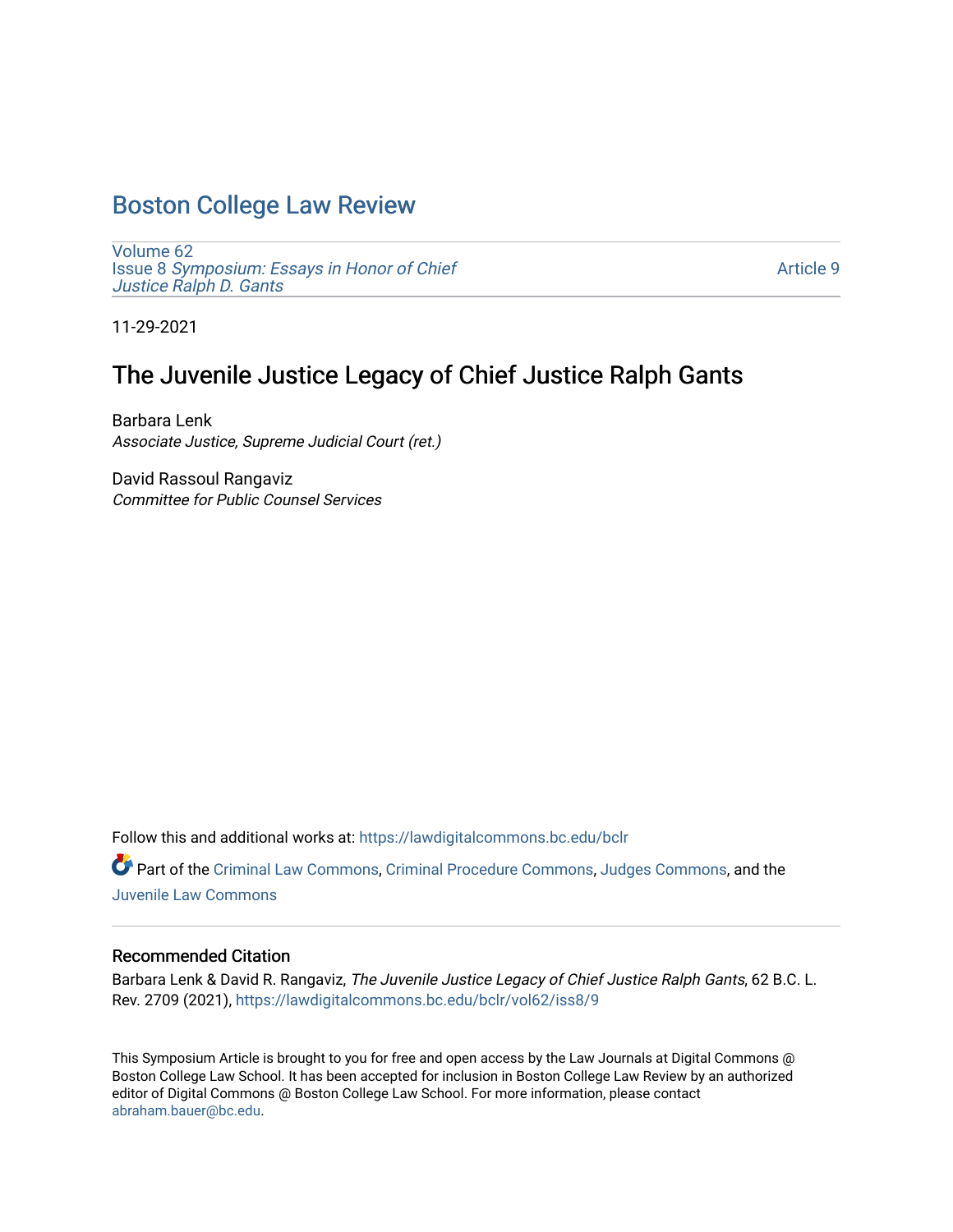# **THE JUVENILE JUSTICE LEGACY OF CHIEF JUSTICE RALPH GANTS**

## JUSTICE BARBARA LENK (RET.)[\\*](#page-1-0) DAVID RASSOUL RANGAVIZ[\\*\\*](#page-1-1)

**Abstract:** The late Chief Justice Ralph Gants was a catalyst for criminal justice reform and a champion for young people within the justice system. In his work on the Massachusetts Supreme Judicial Court, Chief Justice Gants committed himself to ensuring that children in juvenile court be treated as youths in need of help and never as criminals in need of punishment. While always respecting proper institutional boundaries, Chief Justice Gants worked to reduce the scope of juveniles' involvement in the justice system where possible, limit the harmful effects of such involvement on young people, their families, and their communities, and provide youths with an expanded opportunity for release upon proven rehabilitation. This Article explores Chief Justice Gants's influential legacy in the area of juvenile justice—a legacy left through both his opinions and advocacy—and what efforts he might have made on these issues in the future.

#### **INTRODUCTION**

As a Justice, and then Chief Justice, Ralph Gants was a man ahead of his time. He was committed to reforming the criminal legal system long before the current movement for reform. In Massachusetts, he was, in many ways, the impetus for that reform. His opinions and speeches opened people's eyes to the reality of the system—its lengthy sentences, racial disparities, and failure to reduce recidivism.

 In the context of juvenile justice, his commitment to reform was, if anything, yet stronger. The problems that plague our criminal legal system for

 <sup>© 2021,</sup> Barbara Lenk & David Rangaviz. All rights reserved.

<span id="page-1-0"></span><sup>\*</sup> Associate Justice (ret.), Supreme Judicial Court, 2011–2020. Chief Justice Gants was one of the most brilliant lawyers I ever encountered, and it was my honor, privilege, and pleasure to share the Journey with him. When I joined the Court in 2011, Chief Justice Gants was already there. The tremendous void left by his death was made terribly apparent to me by the three months I continued to serve after his tragic passing. He is irreplaceable. He had an overpowering intellect, tempered by profound kindness. He treated me as an equal even though we were not equals. It has been a pleasure writing this article, as it gave me an excuse to go back and read his words.

<span id="page-1-1"></span><sup>\*\*</sup> Staff Attorney, Committee for Public Counsel Services, Public Defender Division Appeals Unit. Many thanks to the editors of the *Boston College Law Review* for their insightful comments and suggestions, to Justice Lenk for asking me to join her in this project and for a decade of advice and guidance, and to Chief Justice Gants for leaving such a rich legacy for us to learn from.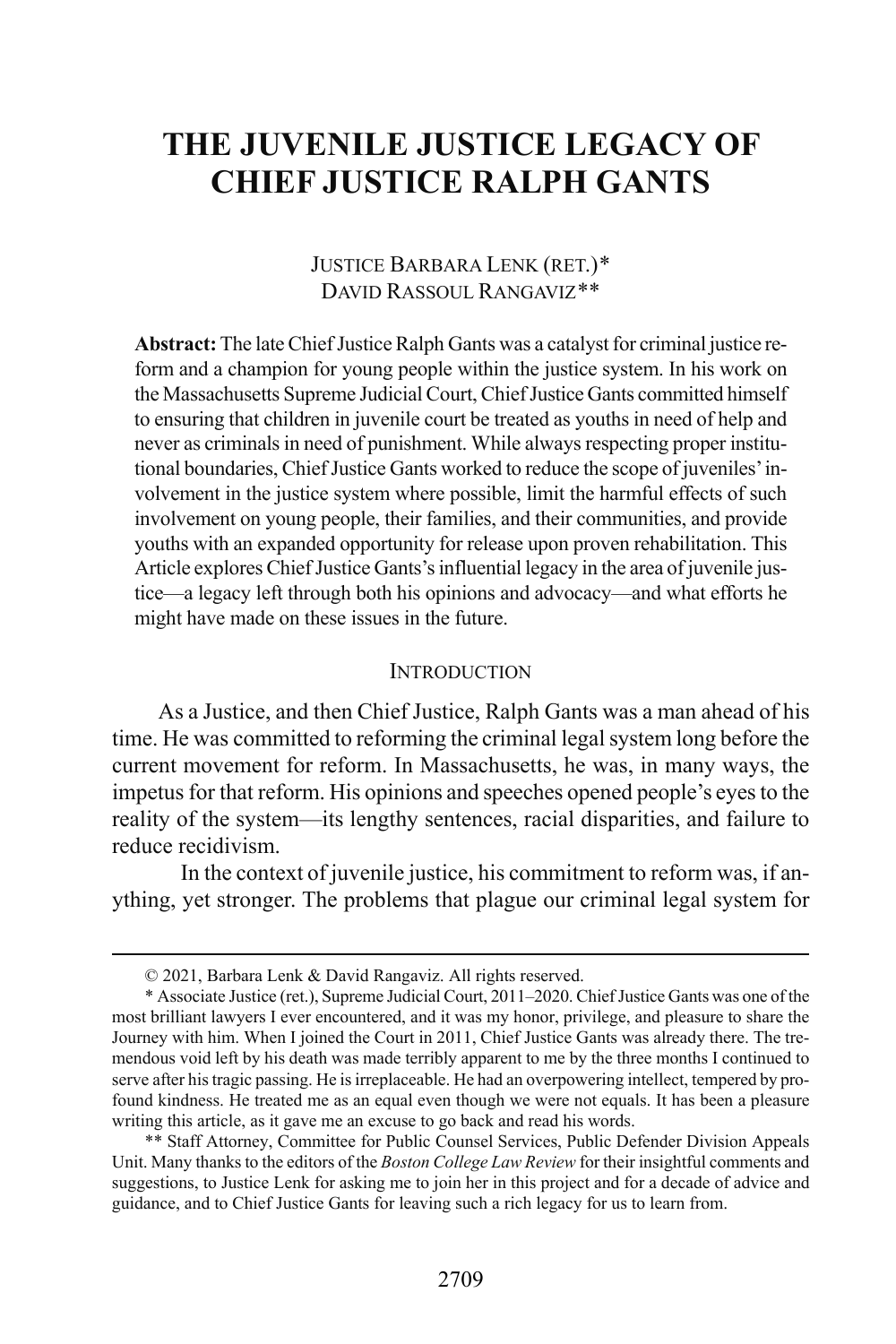adults equally affect the system for young people. Chief Justice Gants recognized that juveniles in the legal system are overwhelmingly children living in poverty, children of color, and children with high rates of trauma.<sup>[1](#page-2-0)</sup> He under-stood the negative consequences that the system itself can impose.<sup>[2](#page-2-1)</sup> As he recognized, juveniles in the legal system are more likely to reoffend later in life, a risk that increases the sooner they become involved in the system.[3](#page-2-2) Chief Justice Gants dedicated his life to solving problems through the court process, yet at the same time, he is one of the jurists most responsible for reducing the scope and scale of the courts' involvement in children's lives. In the juvenile legal system especially. Chief Justice Gants understood that less can be more.<sup>[4](#page-2-3)</sup> His opinions reflected that understanding.<sup>[5](#page-2-4)</sup>

Chief Justice Gants did not act without constraint, however, as he recognized the limited role of the judiciary and respected institutional lines of authority.[6](#page-2-5) He did what he could where he could, and when he could not, he urged every other actor in the system to do their part.<sup>[7](#page-2-6)</sup> Being Chief Justice of the Massachusetts Supreme Judicial Court (SJC) is an enormous job, but he somehow made it even bigger. He was always bold; his brilliance coupled with his compassion proved to be a mighty force.

Although Chief Justice Gants accomplished much in this area, he was far from finished. This Article discusses Chief Justice Gants's juvenile justice legacy through the opinions he wrote and the juvenile justice positions he might have urged in the remaining years he should have had on the SJC as its Chief Justice.<sup>[8](#page-2-7)</sup> Part I describes Chief Justice Gants's past juvenile justice opinions.<sup>[9](#page-2-8)</sup> Part II then considers where he might have taken us in the future with further reforms to the juvenile legal system.<sup>[10](#page-2-9)</sup> Part II acknowledges that Chief Justice Gants's legacy is not complete, and so we offer brief thoughts on how he might have completed it. By its nature, that is an impossible task; Chief Justice Gants saw subtleties in issues and arguments that few others could appreciate. It is hard to keep up with a man ahead of his time. Still, if we trust that past is prologue, we may learn from what he did to predict what he might have done.

<sup>&</sup>lt;sup>1</sup> *See infra* note[s 17](#page-3-0)[–38](#page-6-0) and accompanying text.

<sup>2</sup> *See infra* note[s 17](#page-3-0)[–38](#page-6-0) and accompanying text.

<span id="page-2-4"></span><span id="page-2-3"></span><span id="page-2-2"></span><span id="page-2-1"></span><span id="page-2-0"></span><sup>3</sup> Lazlo L. v. Commonwealth, 122 N.E.3d 532, 541 (Mass. 2019) ("[C]hildren who enter the juvenile justice system have a higher risk of reoffending for the remainder of their lives, and . . . their risk of recidivism is greater the earlier they enter the system."). 4 *See infra* note[s 47](#page-8-0)[–61](#page-10-0) and accompanying text.

<sup>5</sup> *See infra* note[s 47](#page-8-0)[–61](#page-10-0) and accompanying text.

<span id="page-2-5"></span><sup>6</sup> *See infra* note[s 17](#page-3-0)[–38](#page-6-0) and accompanying text.

<span id="page-2-6"></span><sup>7</sup> *See infra* note[s 47](#page-8-0)[–61](#page-10-0) and accompanying text.

<span id="page-2-7"></span><sup>8</sup> *See infra* note[s 12](#page-3-1)[–85](#page-15-0) and accompanying text.

<span id="page-2-9"></span><span id="page-2-8"></span><sup>9</sup> *See infra* note[s 12](#page-3-1)[–72](#page-12-0) and accompanying text.

<sup>10</sup> *See infra* note[s 73–](#page-12-1)[85](#page-15-0) and accompanying text.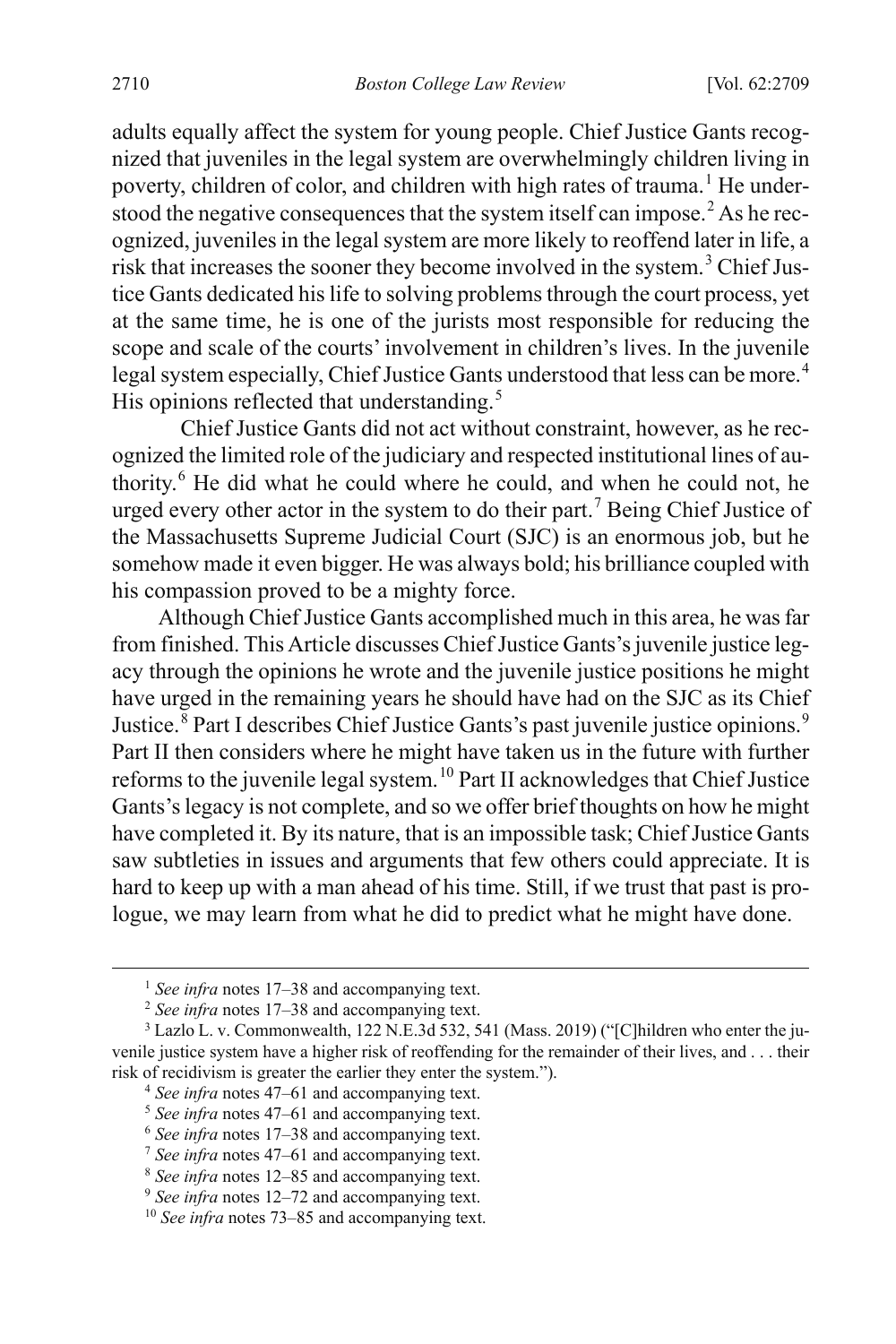At a time when a conservative majority on the United States Supreme Court seems loathe to push juvenile justice reform any further as a matter of federal law, future decisions from the SJC will likely be the only source of protec-tion for Massachusetts juveniles caught up in the legal system.<sup>[11](#page-3-3)</sup> That both heightens the tragedy of his loss and the importance of learning from his legacy.

### <span id="page-3-2"></span><span id="page-3-1"></span>I. CHIEF JUSTICE GANTS'S JUVENILE JUSTICE DECISIONS

In decisions authored by Chief Justice Gants, the SJC took major steps to protect and advocate for the best interests of juveniles in the justice system.<sup>[12](#page-3-4)</sup> Section A of this Part discusses a number of Chief Justice Gants's opinions that sought to protect juveniles from the harms that the system itself inflicts.<sup>[13](#page-3-5)</sup> Section B explores Chief Justice Gants's efforts to interpret the 2018 Criminal Jus-tice Reform Act to expand protections for juveniles.<sup>[14](#page-3-6)</sup> Section C discusses his opinionsthat called on other institutional actors to change either the law or the practice of how they treat juvenile offenders. In particular, this section primarily focuses on Chief Justice Gants's advocacy to end the use of juvenile offenses as enhancements for later adult sentences and his admonishment of the Parole Board for its failure to give serious consideration to release requests of those convicted of murder as juveniles. [15](#page-3-7) Finally, Section D explores the court's cases decided during his time as Chief going about as far as any state high court in the country in expanding the rights of juvenile homicide offenders—even disallowing life without the possibility of parole in *all* cases.<sup>[16](#page-3-8)</sup> Chief Justice Gants left an enormous legacy.

## *A. Recognizing and Limiting the Harm of the Justice System on Juveniles and Communities*

In 2013, in *Commonwealth v. Humberto H.*, the SJC, with then-Justice Gants writing, held that juvenile court judges have the discretion to dismiss delinquency complaints for lack of probable cause on their face, *even prior to arraignment,* so long as the dismissal was in the best interests of the juvenile and of fairness.<sup>[17](#page-3-9)</sup> In his opinion for the court, the Chief showed his understanding of the importance of recognizing that authority when he described how "a

<span id="page-3-5"></span><span id="page-3-4"></span><span id="page-3-3"></span><span id="page-3-0"></span> <sup>11</sup> *See* Jones v. Mississippi, 141 S. Ct. 1307, 1318 (2021) (holding in a divided opinion that a judge "need not make . . . a . . . factual finding of permanent incorrigibility" before imposing a discretionary sentence of life without parole on a juvenile).

<sup>12</sup> *See infra* note[s 13–](#page-3-2)[72](#page-12-0) and accompanying text.

<sup>13</sup> *See infra* note[s 17–](#page-3-0)[38](#page-6-0) and accompanying text.

<span id="page-3-6"></span><sup>14</sup> *See infra* note[s 39–](#page-7-0)[46](#page-8-1) and accompanying text.

<span id="page-3-7"></span><sup>15</sup> *See infra* note[s 47–](#page-8-0)[61](#page-10-0) and accompanying text.

<span id="page-3-8"></span><sup>16</sup> *See infra* note[s 62–](#page-11-0)[72](#page-12-0) and accompanying text.

<span id="page-3-9"></span><sup>17</sup> 998 N.E.2d 1003, 1014 (Mass. 2013).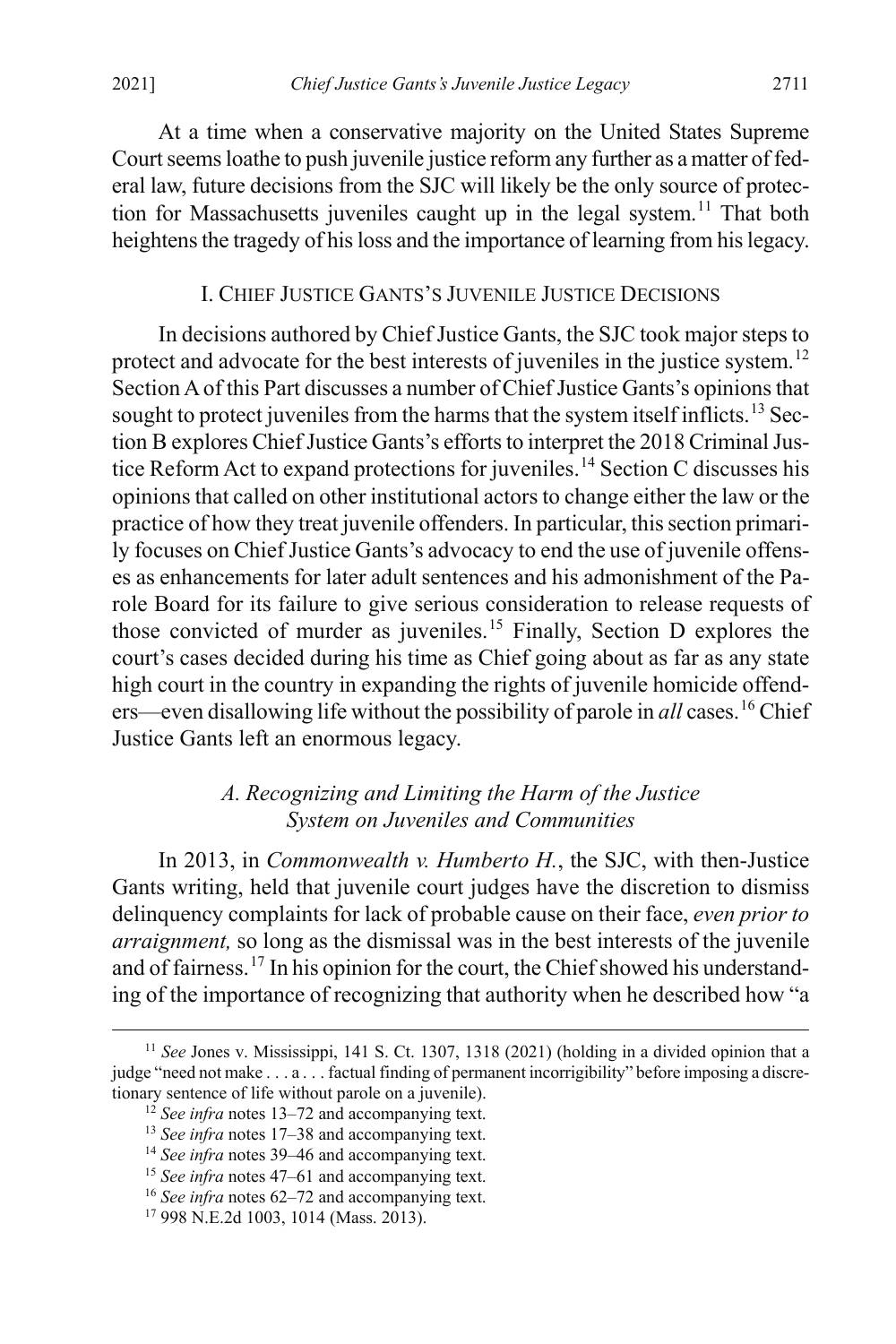juvenile's name and charge" would be filed in the Court Activity Record Information (CARI) during initial proceedings, thereby establishing a permanent record that, at least at that time, could never be expunged.<sup>[18](#page-4-0)</sup>

Due to the harmful effects of a CARI record, and the juvenile legal system's commitment to rehabilitation and redemption, he wrote that juvenile court judges must have "broad discretion" to dismiss charges unsupported by probable cause before arraignment.<sup>[19](#page-4-1)</sup> Chief Justice Gants understood the lifelong stigma that can attach at arraignment when he described the great significance of shielding a juvenile from the shame and other consequences associat-ed with being perceived as a criminal.<sup>[20](#page-4-2)</sup> Consequently, he sought to ensure that judges could spare children that harm *at least* where the charges were not supported by probable cause, and would not otherwise result in a delinquency ad-judication.<sup>[21](#page-4-3)</sup> In such cases, great harm would be inflicted for no reason.

The SJC reached that result, in the words of Justice Spina's dissent, by applying what had heretofore been used as a "dispositional theory"—the "best interests of the child" analysis—to "the manner in which the rules of criminal procedure are applied."[22](#page-4-4) Before *Humberto H.*, that sort of analysis had been reserved only for the dispositional phase of a case and not for its judgment or procedural aspects.<sup>[23](#page-4-5)</sup> After the Chief's innovative decision, however, that was no longer the case. And although the decision recognized that novel authority to dismiss cases prior to arraignment, it also carried an even more expansive implication: *all* procedural rules governing juvenile adjudication must be read through a rehabilitative lens.<sup>[24](#page-4-6)</sup>

<span id="page-4-0"></span><sup>&</sup>lt;sup>18</sup> *See id.* at 1012 (describing the significance of a CARI record in relation to the preliminary decision of whether to charge a child with a criminal offense). The Legislature has since added an expungement provision in the 2018 Criminal Justice Reform Act that allows discretionary expungement of CARI records in limited circumstances. *See* MASS. GEN. LAWS ch. 276, § 100K (2020).

<span id="page-4-1"></span><sup>&</sup>lt;sup>19</sup> *Humberto H.*, 998 N.E.2d at 1014–15. At that time, mere possession of less than one ounce of marijuana would have only been a civil infraction. *Id*. at 1010. Consequently, then-Justice Gants also noted that prosecutors and police might be inclined to overcharge an otherwise civil violator, so judges had to be careful in ensuring probable cause, especially for the intent to distribute element. *See id*. at 1010–11 (describing that where intent to distribute is lacking, criminal prosecution contravenes the public policy of treating such marijuana possession as a civil violation).

<span id="page-4-2"></span><sup>&</sup>lt;sup>20</sup> See id. at 1014 (describing the purpose of the juvenile legal system to include improvement and recovery of children).

<span id="page-4-3"></span><sup>&</sup>lt;sup>21</sup> *See id.* at 1015 (noting that although a judge does not have the power to "expunge a CARI" record" under such circumstances, he does have authority to prevent the creation of a CARI record when probable cause is lacking).

<span id="page-4-4"></span><sup>22</sup> *See id.* at 1015–16 (Spina, J., dissenting) (noting that contemporary jurisprudence has doubted the appropriateness of the "best interest" analysis for procedural and judgment-related components of a case).

<sup>23</sup> *See id.* at 1016.

<span id="page-4-6"></span><span id="page-4-5"></span><sup>&</sup>lt;sup>24</sup> See id. at 1014 (majority opinion) (quoting Commonwealth v. Magnus M., 961 N.E.2d 581, 584 (Mass. 2012)) (describing the justice system for children as predominantly "rehabilitative").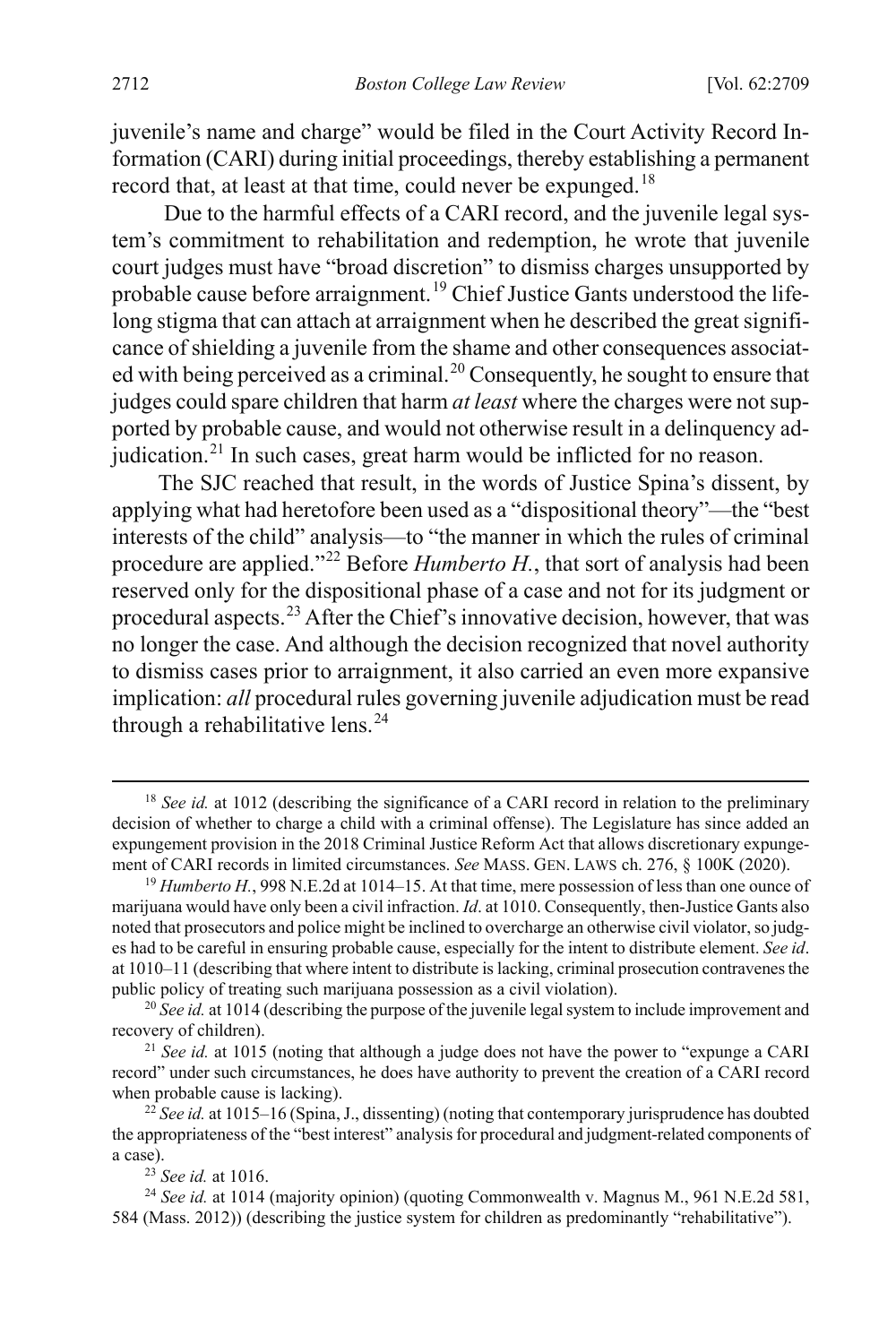That principle was not without limitation, however. In 2018, in *Commonwealth v. Newton N.*, Chief Justice Gants wrote the decision for a unanimous court declining to recognize a broad, freestanding power for juvenile court judges to dismiss delinquency complaints prior to arraignment where the charge *is* supported by probable cause.<sup>[25](#page-5-0)</sup> Without explicit legislative authorization to the contrary, when a charge is supported by probable cause, the Chief explained, the choice to pursue prosecution remains in the prosecutor's com-prehensive and sole authority.<sup>[26](#page-5-1)</sup> Chief Justice Gants respected the separation of powers. [27](#page-5-2)

But the Chief could not just leave it at that; that was not his way. With his concluding paragraphs, he emphasized that—because of this institutional arrangement—the community and the court depend on prosecutors to exercise reasonable judgment in determining whether to arraign a child, citing the prosecutorial duty to do justice and "temper[] zeal with human kindness."[28](#page-5-3) Recognizing the mental health issues of the particular juvenile whose case was on review, Chief Justice Gants encouraged diversion prior to arraignment "as an alternative to prosecution."[29](#page-5-4) Although he acknowledged the limitations of the court's authority, that did not stop him from exhorting the empowered party the prosecutor—to consider the child's best interests when deciding whether to place charges on his record forever.[30](#page-5-5)

In 2013, in *Commonwealth v. Hanson H*, Chief Justice Gants again highlighted the magnitude of the stigma and trauma that children suffer when

<span id="page-5-4"></span>programs"). As was his wont, Chief Justice Gants did not give up on the juvenile in the case itself. In remanding, his opinion instructed the prosecutor to determine anew whether to continue with arraignment, and in doing so to assess all new information that has been gained about the juvenile since the original hearing on the motion to dismiss. *Id.* at 1168. In the context of pre-arraignment dismissal of charges initiated by private complaint, Chief Justice Gants also wrote the decision for the SJC—issued the same day as *Commonwealth v. Newton N.*, 89 N.E.3d at 1166—holding that a Juvenile Court judge has discretion to dismiss a complaint prior to arraignment before the Commonwealth formally moves for arraignment, but no such discretion thereafter. Commonwealth v. Orbin O., 89 N.E.3d 1151, 1157 (Mass. 2018). He again emphasized the need for "wise exercise of discretion" by the Commonwealth in deciding whether to move forward with private delinquency complaints. *Id.* at 1158. 30 *See Newton N.*, 89 N.E.3d at 1167–68 (noting that prosecutors may consider diversion pro-

<span id="page-5-5"></span>grams for eligible juveniles, instead of prosecution).

 <sup>25</sup> 89 N.E.3d 1159, 1166 (Mass. 2018).

<sup>26</sup> *Id.*

<span id="page-5-2"></span><span id="page-5-1"></span><span id="page-5-0"></span><sup>&</sup>lt;sup>27</sup> *See id.* (noting that to hold otherwise would allow for an unsupportable intrusion by the judiciary into the executive branch).

<span id="page-5-3"></span><sup>28</sup> *See id.* at 1167 (quoting Robert H. Jackson, Att'y Gen. of the U.S., The Federal Prosecutor, Address at the Second Annual Conference of United States Attorneys 7 (Apr. 1, 1940), https://www. justice.gov/sites/default/files/ag/legacy/2011/09/16/04-01-1940.pdf [https://perma.cc/5B5B-TST8]). 29 *See id.* at 1167–68 (noting that most district attorneys have created "juvenile pretrial diversion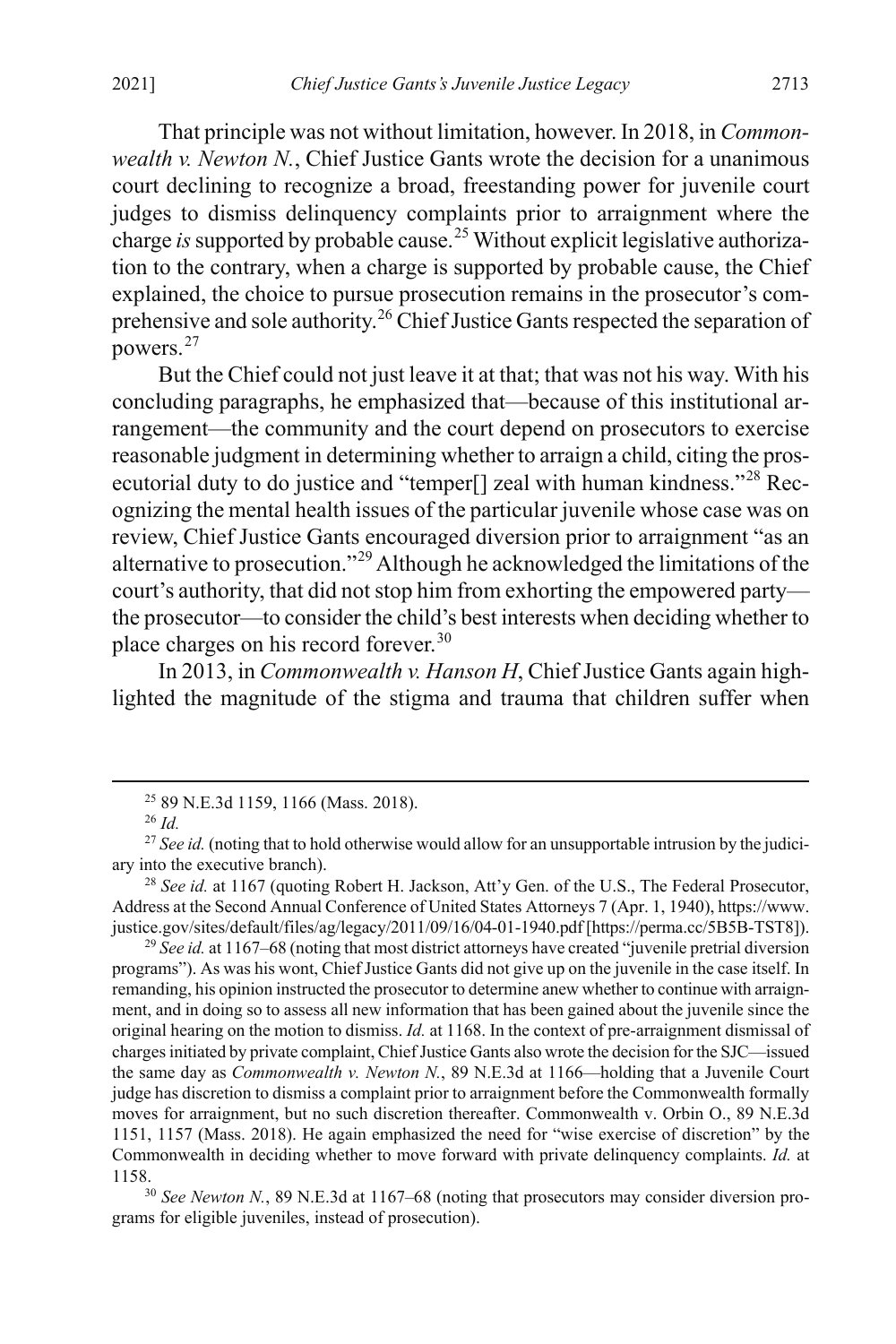courts treat them like criminals.<sup>[31](#page-6-1)</sup> There, he wrote the SJC's opinion holding that the mandatory imposition of GPS monitoring required by statute for those convicted of sex offenses did not apply to "juveniles who have been adjudicated delinquent."[32](#page-6-2) His opinion explained how such a severe condition, imposed on a mandatory basis, clashed with the "broad discretion" generally afforded juvenile court judges, ostracized the child, and potentially hindered his rehabil-itation.<sup>[33](#page-6-3)</sup> Again, just as in *Humberto H.*, Chief Justice Gants saw the multitude of consequences that the juvenile legal system can have on children.<sup>34</sup> He vividly used the facts of the case to show that effect—describing how the juvenile had become "withdrawn, anxious and depressed" by having the GPS device affixed to his ankle and had stopped participating in after-school programs and sports that he had previously enjoyed.<sup>[35](#page-6-5)</sup>

In reaching this decision, the SJC also established a new rule of statutory interpretation for juvenile cases: where the Legislature intends to treat adult defendants and juveniles identically, it must do so with special clarity.<sup>[36](#page-6-6)</sup> This requirement was predicated on the understanding that equal treatment "fundamentally conflict[s] with" the established norm, codified in Massachusetts law, that juveniles in the system should *not* be regarded as convicts, but rather "as children in need of aid, encouragement and guidance."[37](#page-6-7) Like his decision in *Humberto H.*—which expanded the "best interests of the child" analysis from a dispositional principle to an interpretive one—the Chief's opinion resolving the particular statutory issue before the court also announced a broader inter-pretive presumption against the identical treatment of children and adults.<sup>[38](#page-6-8)</sup>

<span id="page-6-1"></span> <sup>31</sup> *See* 985 N.E.2d 1179, 1185 (Mass. 2013) (noting the "potential adverse impact" of a GPS device on a child's recovery).

<span id="page-6-0"></span><sup>32</sup> *Id.* at 1186.

<span id="page-6-3"></span><span id="page-6-2"></span><sup>&</sup>lt;sup>33</sup> *Id.* at 1185 (first quoting Police Comm'r of Bos. v. Mun. Ct. Dorchester Dist., 374 N.E.2d 272, 287 (Mass. 1978); and then quoting Commonwealth v. Balboni, 642 N.E.2d 576, 578 (Mass. 1994)).

<span id="page-6-4"></span><sup>34</sup> *See* Commonwealth v. Humberto H., 998 N.E.2d 1003, 1012 (Mass. 2013) (describing the adverse consequences of a CARI record on a juvenile's wellbeing); *see also Hanson H.*, 985 N.E.2d at 1186 (describing the "inherently stigmatizing" effects of the GPS device on the juvenile).

<span id="page-6-5"></span> $35$  *Hanson H.*, 985 N.E.2d at 1186 (internal quotation marks omitted) (quoting the attestation of the juvenile's mother).<br><sup>36</sup> *Id.* ("Where the Legislature intends to depart from this statutory principle and mandate a condi-

<span id="page-6-6"></span>tion of probation for a juvenile, we trust it will do so with more clarity than we find in § 47."); *id.* at 1181 ("[W]e will not interpret a statute affecting the delinquency adjudications of juveniles to conflict with this principle in the absence of clear legislative intent.").

<sup>37</sup> *Id.* at 1185; *see* MASS. GEN. LAWS ch. 119, § 53 (2020).

<span id="page-6-8"></span><span id="page-6-7"></span><sup>&</sup>lt;sup>38</sup> *Hanson H.*, 985 N.E.2d at 1185 (emphasizing the importance of judicial discretion to implement the "redemptive principles" at the core of juvenile matters); *see Humberto H.*, 998 N.E.2d at 1016 (Spina, J., dissenting) (describing the expansion of the "best interest" analysis into judgment and procedural aspects of a case).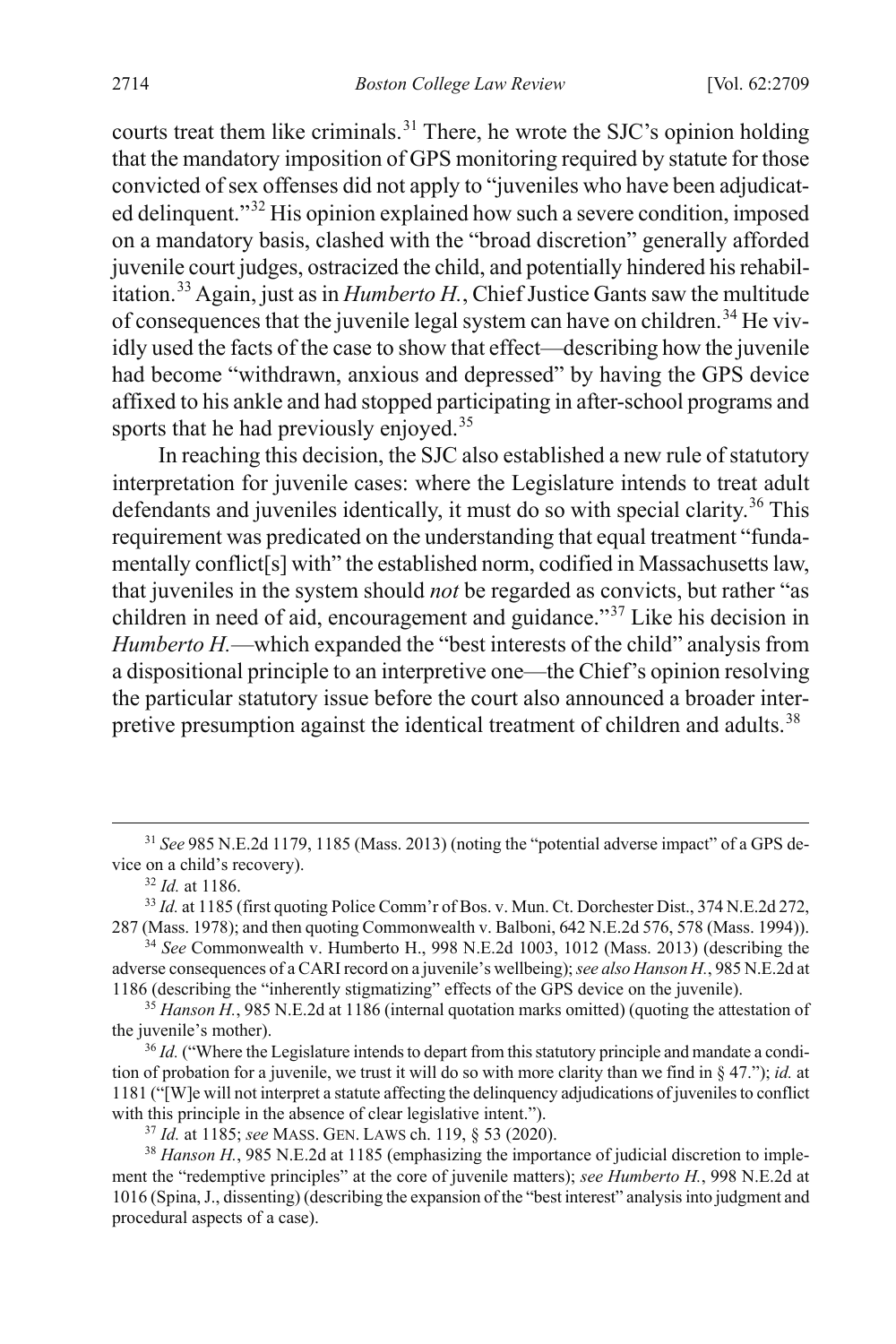#### <span id="page-7-0"></span>*B. Expanding Protections for Juveniles Through Criminal Justice Reform*

In addition to his decisions seeking to reduce the harm inflicted on young people by the juvenile legal system, Chief Justice Gants was also a major driver behind the 2018 Criminal Justice Reform Act that included significant changes to the juvenile legal system.[39](#page-7-1) When it came time to interpret the new law, the SJC protected *all* children who fell within its scope.<sup>40</sup> In 2019, in *Lazlo L. v. Commonwealth*, the SJC—in another opinion authored by Chief Justice Gants—concluded the narrowed definition of "delinquent child," that raised the age for juvenile court jurisdiction from seven to twelve, applied retroactively to all cases still pending in the juvenile court, even if the incident in question had occurred prior to the enactment of the new law.<sup>[41](#page-7-3)</sup>

Mere prospective application, Chief Justice Gants wrote, would be "repugnant" to the legislation's purpose of "reduc[ing] the number of children who enter the juvenile justice system" in order to "combat<sup>[]</sup> the negative effects of Juvenile Court involvement on children and their communities."[42](#page-7-4) The Chief's "repugnancy" analysis was quite distinct from how the court had conducted its analysis in past cases involving adult criminal defendants, again showing his strong belief in the need forstrict separation between juvenile and adult proceedings.<sup>[43](#page-7-5)</sup> The analysis was also quite novel: by its reasoning, one might well think that *all* statutes narrowing juvenile liability ought to be applied retroactively, as the refusal to do so would unavoidably contravene the legislative purpose reflected in the narrowed statute.<sup>[44](#page-7-6)</sup>

Also buried in this staid retroactivity decision was an extraordinary observation: involvement in the system *itself* harms children, and the need to avoid that harm justified an expansive reading of the 2018 Criminal Justice

<sup>41</sup> *Id.*

<sup>42</sup> *Id.* at 541–42.

<span id="page-7-1"></span> <sup>39</sup> *See* An Act Relative to Criminal Justice Reform, ch. 69, 2018 Mass. Acts 2d Ann. Sess. 59 (setting forth the various provisions of the reform); Shira Schoenberg, *Massachusetts Chief Justice Ralph Gants Urges Legal Reforms to Reduce Recidivism*, MASSLIVE, https://www.masslive.com/politics/2017/ 10/chief justice ralph\_gants\_urge.html [https://perma.cc/96N8-WDVP] (Jan. 7, 2019) (describing how Chief Justice Gants used his yearly State of the Judiciary address in 2017 to underscore the need to ensure that defendants leaving prison have mental health treatment and professional training to decrease recidivism).

<sup>40</sup> *See* Lazlo L. v. Commonwealth, 122 N.E.3d 532, 536, 543 (Mass. 2019).

<span id="page-7-5"></span><span id="page-7-4"></span><span id="page-7-3"></span><span id="page-7-2"></span><sup>43</sup> *See id.* at 541; Commonwealth v. Dotson, 966 N.E.2d 811, 815 (Mass. 2012) (holding that, when the Legislature narrowed the statutory definition of a crime, prospective application "may be, in the defendant's view, an unfair consequence . . . but it does not rise to the level of repugnancy").

<span id="page-7-6"></span><sup>44</sup> *See Lazlo L.*, 122 N.E.3d at 541–42 (describing the Legislature's purpose of "giving children . . . a second chance" by limiting the potential for involvement with the Juvenile Court).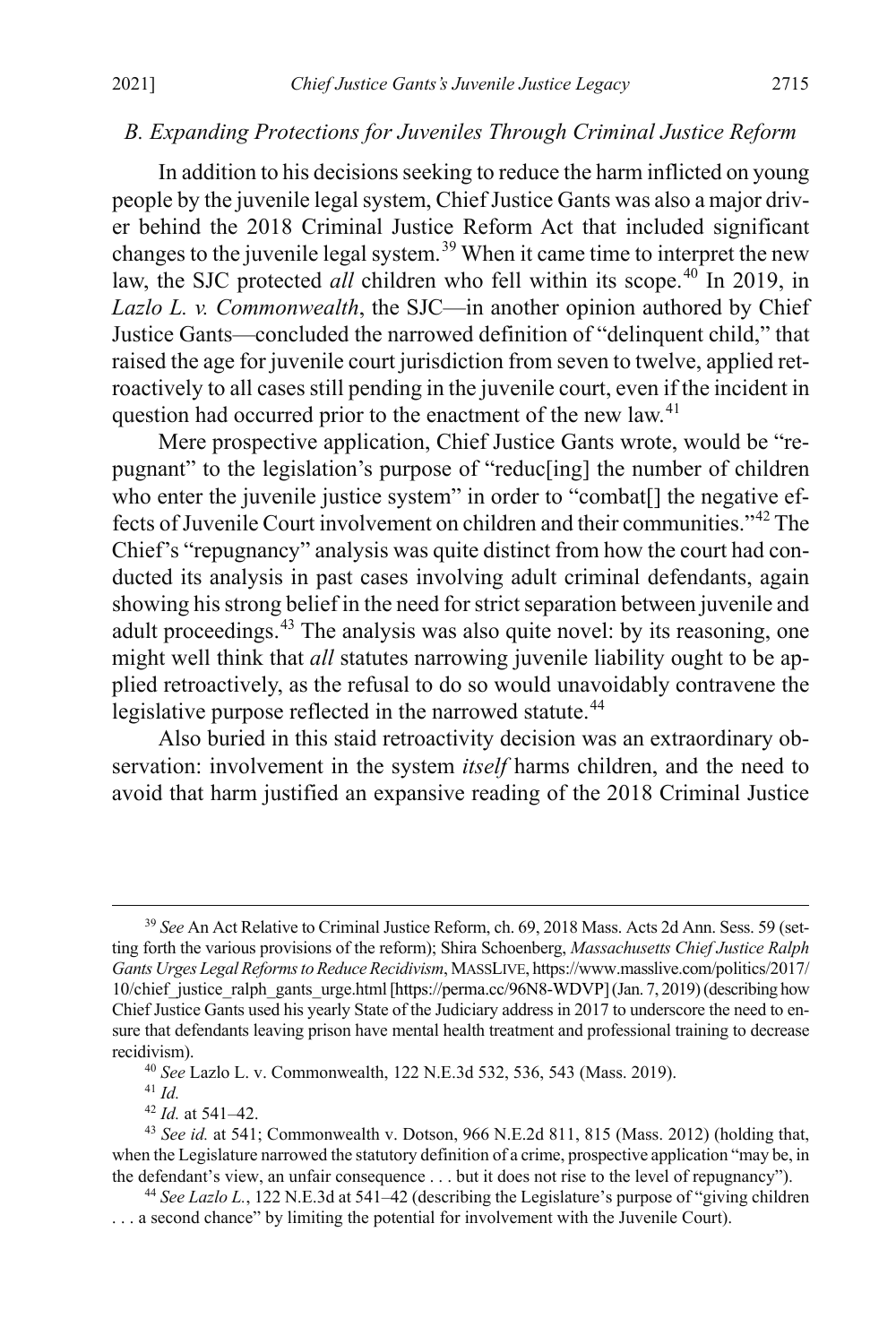Reform Act to keep as many children out of court as possible.<sup>[45](#page-8-3)</sup> Chief Justice Gants was an unrivaled courtroom problem solver, but he also understood the unintended harm that courts themselves can cause.<sup>[46](#page-8-4)</sup>

## <span id="page-8-1"></span><span id="page-8-0"></span>*C. Calling on Those in Power to Minimize the Impact of the Justice System on Juveniles*

Even when he did not write for the court's majority, Chief Justice Gants never shied away from writing separately to encourage other actors in the juvenile legal system—both prosecutors and the Legislature—to lessen the severity and footprint of that system.<sup> $47$ </sup> In particular, he wrote separately to urge legislative changes that he thought necessary to reduce the chain of consequences that can follow young people who have been adjudicated delinquent for the rest of their lives.<sup>[48](#page-8-6)</sup>

<span id="page-8-2"></span>In 2018, in *Commonwealth v. Baez*, the SJC unanimously held that juvenile delinquency adjudications for violent offenses could constitute predicate offenses for purposes of the state Armed Career Criminal Act (ACCA), which creates an escalating set of mandatory minimum sentences based upon the number of predicate qualifying offenses on a defendant's record.<sup>[49](#page-8-7)</sup> Although he was constrained to agree with the court's analysis, Chief Justice Gants concurred separately "to encourage the Legislature to consider the wisdom and fairness of the mandatory minimum aspect of those enhanced sentences, especially where the predicate offenses were committed when the defendant was a juvenile."<sup>[50](#page-8-8)</sup>

Although he generally disapproved of all mandatory minimums,  $51$  Chief Justice Gants clearly felt that imposing a mandatory minimum based upon past juvenile offenses was *uniquely* unfair. In his *Baez* concurrence, Chief Justice Gants emphasized the disconnect between the law's colloquial name—the

<span id="page-8-3"></span> <sup>45</sup> *See id.* at 541 (noting that the Legislature recognized that juveniles moving through the justice system experience an elevated risk of recidivism); *see also* An Act Relative to Criminal Justice Reform, ch. 69, 2018 Mass. Acts 2d Ann. Sess. 59.

<span id="page-8-4"></span><sup>46</sup> *See Lazlo L.*, 122 N.E.3d at 541 (describing how the sooner a juvenile becomes involved in the system, the higher the likelihood that they will also remain involved in the system throughout their life).47 *See infra* note[s 49–](#page-8-2)[61](#page-10-0) and accompanying text.

<sup>48</sup> *See infra* note[s 49–](#page-8-2)[61 a](#page-10-0)nd accompanying text.

<span id="page-8-7"></span><span id="page-8-6"></span><span id="page-8-5"></span><sup>49</sup> 104 N.E.3d 646, 647, 650 (Mass. 2018); *see also* MASS. GEN. LAWS ch. 269, § 10G (2014), *held unconstitutional in part by* Commonwealth v. Beal, 52 N.E.3d 998 (Mass. 2016).

<sup>50</sup> *Baez*, 104 N.E.3d at 650 (Gants, C.J., concurring).

<span id="page-8-9"></span><span id="page-8-8"></span><sup>&</sup>lt;sup>51</sup> The Chief had long been an opponent of mandatory sentencing regimes: he requested their abolition "in his first State of the Judiciary Address in 2014," did the same when "testifying before the Joint Committee on the Judiciary in 2015," and engaged Harvard to assess racial inequities in sentencing in 2016. *See* Jared B. Cohen, *Careful Scrutiny: The SJC and Mandatory Sentencing Laws*, BOS. BAR J., Summer Edition 2021, at 16, 20 n.5.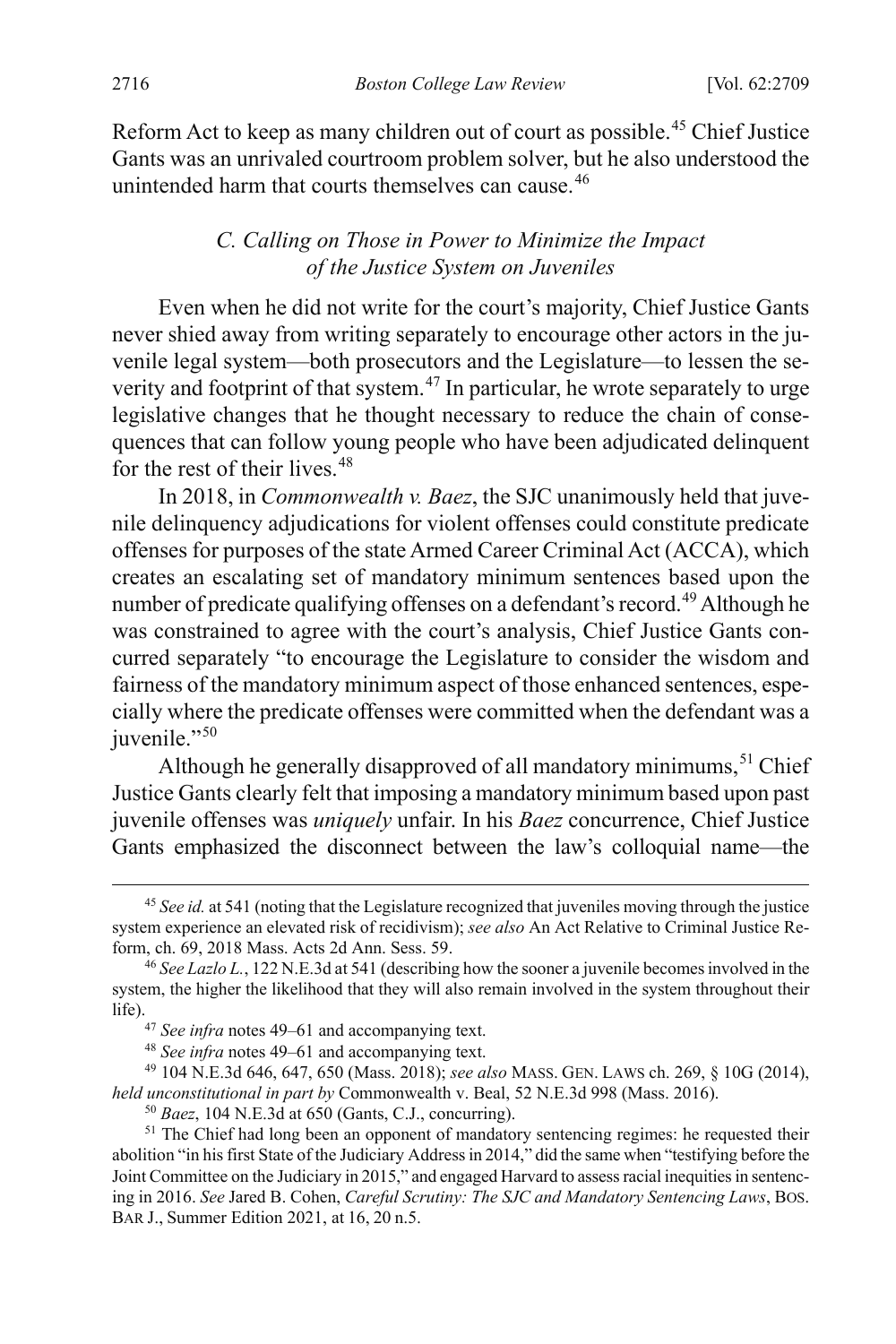Armed Career Criminal Act—and what it actually did.<sup>[52](#page-9-0)</sup> He explained that many, if not the majority, of defendants facing mandatory minimum sentences pursuant to the ACCA may not reasonably be described as "armed career criminals," particularly when they engaged in their predicate offenses as children. [53](#page-9-1) Under the state ACCA, predicate convictions may also include quite minor offenses— assault and battery, unarmed robbery, and resisting arrest, among others.<sup>[54](#page-9-2)</sup>

<span id="page-9-5"></span>The Chief also urged the idea that subjecting someone to years of additional mandatory punishment based on something they might have done as young as age seven would be fundamentally unjust.<sup>[55](#page-9-3)</sup> At such a young age, the likelihood that the offense was the product of immaturity or impulsivity caused by an undeveloped brain is just too compelling to allow it to be the basis for a later severe mandatory adult sentence.<sup>[56](#page-9-4)</sup> Given the differences between juve-

<span id="page-9-2"></span><span id="page-9-1"></span><span id="page-9-0"></span><sup>54</sup> Ch. 269, § 10G. *See generally* Commonwealth v. Wentworth, 128 N.E.3d 14 (Mass. 2019) (incorporating assault and battery through the ACCA's "force clause"); Commonwealth v. Mora, 77 N.E.3d 298 (Mass. 2017) (incorporating unarmed robbery through the ACCA's "force clause"). Although the state ACCA shares its name with a federal statute, the two bear little resemblance to one another. *See* Armed Career Criminal Act (ACCA), 18 U.S.C. § 924(e), *held unconstitutional in part by* Johnson v. United States, 576 U.S. 591 (2015); Ch. 269, § 10G. As Chief Justice Gants pointed out, the federal law imposes a fifteen-year mandatory minimum for those convicted of three prior "violent felon[ies]" or "serious drug offense[s]." *Baez*, 104 N.E.3d at 650 (Gants, C.J., concurring) (internal quotation marks omitted) (quoting *Commonwealth v. Anderson*, 963 N.E.2d 704, 714 n.10 (Mass. 2012)). The Massachusetts law, on the other hand, is far more punitive, as it introduces a tiered series of punishments starting from the very first qualifying predicate offense. Ch. 269, § 10G. Under the state ACCA, one predicate gives rise to a three-year mandatory minimum; two results in ten years; and three predicates, just like under federal law, fifteen years. *Id*. And although the statutory language defining a "violent felony" in the federal ACCA is similar to the Massachusetts ACCA's definition of a "violent crime," in practice the federal definition is considerably narrower as a result of a judicial construction that has not been followed in Massachusetts courts. *See* 18 U.S.C. § 924(e)(2)(B) (defining a "violent felony" to include an act punishable for a time period over one year or any act of "juvenile delinquency" pertaining to the utilization of a lethal weapon); MASS. GEN. LAWS ch. 140, § 121 (2021), *held unconstitutional in part by Beal*, 52 N.E.3d at 998 (describing a "violent crime" as the same). *Compare* Mathis v. United States, 136 S. Ct. 2243, 2247–48 (2016) (using an elements-based approach and holding that a crime is categorically excluded from the definition of a "violent crime" so long as there is any way to commit the crime without violence), *with Wentworth*, 128 N.E.3d at 22 ("[T]he Commonwealth may be able to show that a crime was 'violent' even if the elements of the crime alone do not show that it was violent.").

<span id="page-9-3"></span><sup>55</sup> *See Baez*, 104 N.E.3d at 651 (Gants, C.J., concurring) (noting that in the matter at issue, the defendant was merely fifteen years of age when he undertook his prior predicate offenses).

<span id="page-9-4"></span><sup>56</sup> *See* Miller v. Alabama, 567 U.S. 460, 471 (2012) (recognizing that juveniles are categorically distinct from adults for purposes of sentencing); Graham v. Florida, 560 U.S. 48, 68 (2010) (same); Roper v. Simmons, 543 U.S. 551, 569–70 (2005) (same). The differences between juveniles and adults, for purposes of sentencing, manifest in three main ways, according to the Supreme Court: (1) juveniles do not have the sensibility of adults and experience a limited sense of accountability, resulting in "recklessness, impulsivity, and heedless risk-taking"; (2) juveniles are more susceptible to negative influences and external stressors within their community, and "lack the ability to extricate themselves from horrific, crime-producing settings"; and (3) children's personality, behaviors, and

 $52$  104 N.E.3d at 650–51 (Gants, C.J., concurring).

<sup>53</sup> *Id.*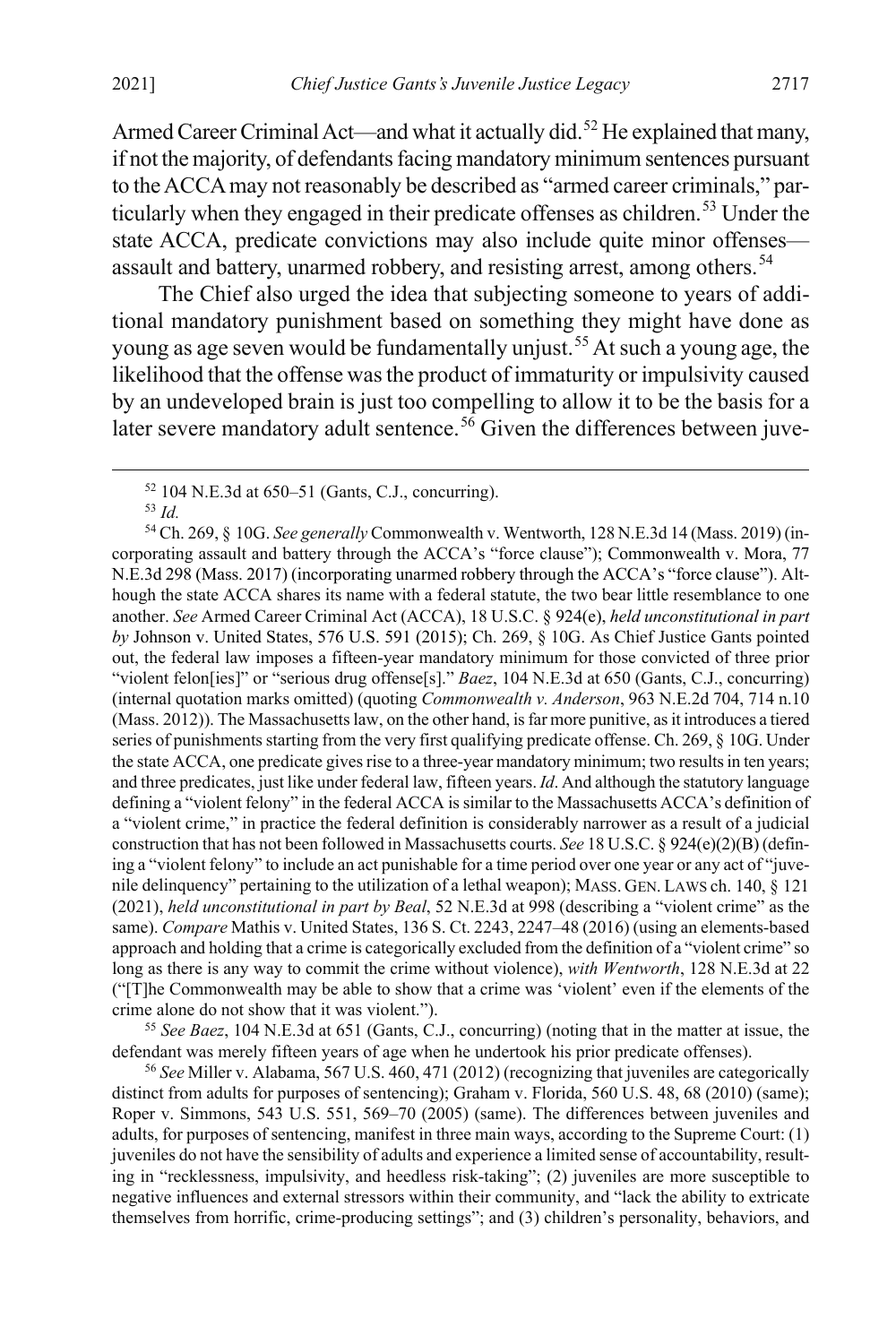niles and adults, in his view, "[f]rom a moral standpoint it would be misguided to equate the failings of a minor with those of an adult  $\dots$ ."<sup>[57](#page-10-1)</sup>

Massachusetts is one of the only states that allows enhancements using juvenile delinquency adjudications. [58](#page-10-2) Following the 2018 Criminal Justice Reform Act, those enhancements could be regarded as especially unfair in certain circumstances. In particular, because the legislation raised the minimum age of juvenile court jurisdiction from seven to twelve, a juvenile now *cannot* be found delinquent based upon conduct that occurs before they turn twelve, but adults who were found delinquent in the past (for conduct between the ages of seven and twelve) *can* still have mandatory minimum sentences imposed using those offenses as predicates.<sup>[59](#page-10-3)</sup> For Mr. Baez, the enhancement meant his minimum punishment increased from eighteen months to *ten years* in prison, all due to two offenses committed at age fifteen. [60](#page-10-4) The Legislature is currently considering legislation that would do essentially what Chief Justice Gants called for: prevent the imposition of mandatory minimum sentences based up-on juvenile adjudications.<sup>[61](#page-10-5)</sup> When Chief Justice Gants spoke, many listened.

qualities are "less fixed" than those of an adult, and therefore their conduct is less likely to demonstrate "irretrievable depravity." Montgomery v. Louisiana, 577 U.S. 190, 207 (2016) (internal quotation marks omitted) (quoting *Miller*, 567 U.S. at 471).

<span id="page-10-2"></span><span id="page-10-1"></span><sup>58</sup> *See* Beth Caldwell, *Twenty-Five to Life for Adolescent Mistakes: Juvenile Strikes as Cruel and Unusual Punishment*, 46 U.S.F. L.REV. 581, 645–53 (2012) (explaining, in the most recent comprehensive survey of the law conducted in 2012, that Massachusetts is one of only three states that allows mandatory minimum sentences to be enhanced by juvenile adjudications, the others being California and Texas). The federal ACCA also allows juvenile adjudications to be used as predicate offenses, although federal law treats fewer offenses as predicates. *See* 18 U.S.C. § 924(e)(2)(C) (defining "conviction" to include a determination that an individual has undertaken conduct of "juvenile delinquency involving a violent felony"); *see also supra* not[e 54 a](#page-9-5)nd accompanying text (explaining the narrower judicial construction of "violent felony" under the federal ACCA).

<span id="page-10-3"></span><sup>59</sup> *See Baez*, 104 N.E.3d at 647 (describing how the ACCA requires heightened sentencing for adults who violate certain provisions of Massachusetts law and who have already been "convicted of a violent crime or of a serious drug offense" (internal quotation marks omitted)

(quoting Ch. 269, § 10G)). 60 *Id.* at 647 n.3.

<span id="page-10-5"></span><span id="page-10-4"></span><sup>61</sup> *See* S.B. 1022, 192d Gen. Ct. (Mass. 2021), https://malegislature.gov/Bills/192/SD138 [https:// perma.cc/5SY4-BJWM] (eliminating only the enhanced mandatory minimum sentences for illegal gun possession). A similar bill last session would have eliminated *all* uses of prior juvenile adjudications for enhanced sentencing, but it did not become law. *See* S.B. 845, 191st Gen. Ct. (Mass. 2019), https:// malegislature.gov/Bills/191/S845 [https://perma.cc/ZT9S-BZC6] (setting forth the provisions relating to the prevention of "mandatory minimum sentences" predicated on juvenile judgments). Aside from the gun possession statute, other provisions of Massachusetts law that require enhanced mandatory minimum sentences based on prior juvenile adjudications are: (1) commission of "indecent assault and battery on a child under . . . 14"; (2) rape and "abuse [of] a child under 16 years of age"; (3) "enticement of a child under age 18 to engage in prostitution, human trafficking or commercial sexual activity"; and (4) additional trafficking crimes. MASS. GEN. LAWS ch. 265, §§ 13B3/4, 23B, 26D, 52 (2021). Even if the pending bill becomes law, juvenile adjudications could still enhance these sex offense mandatory minimum sentences.

<span id="page-10-0"></span> $\overline{a}$ 

<sup>57</sup> *Roper*, 543 U.S. at 570.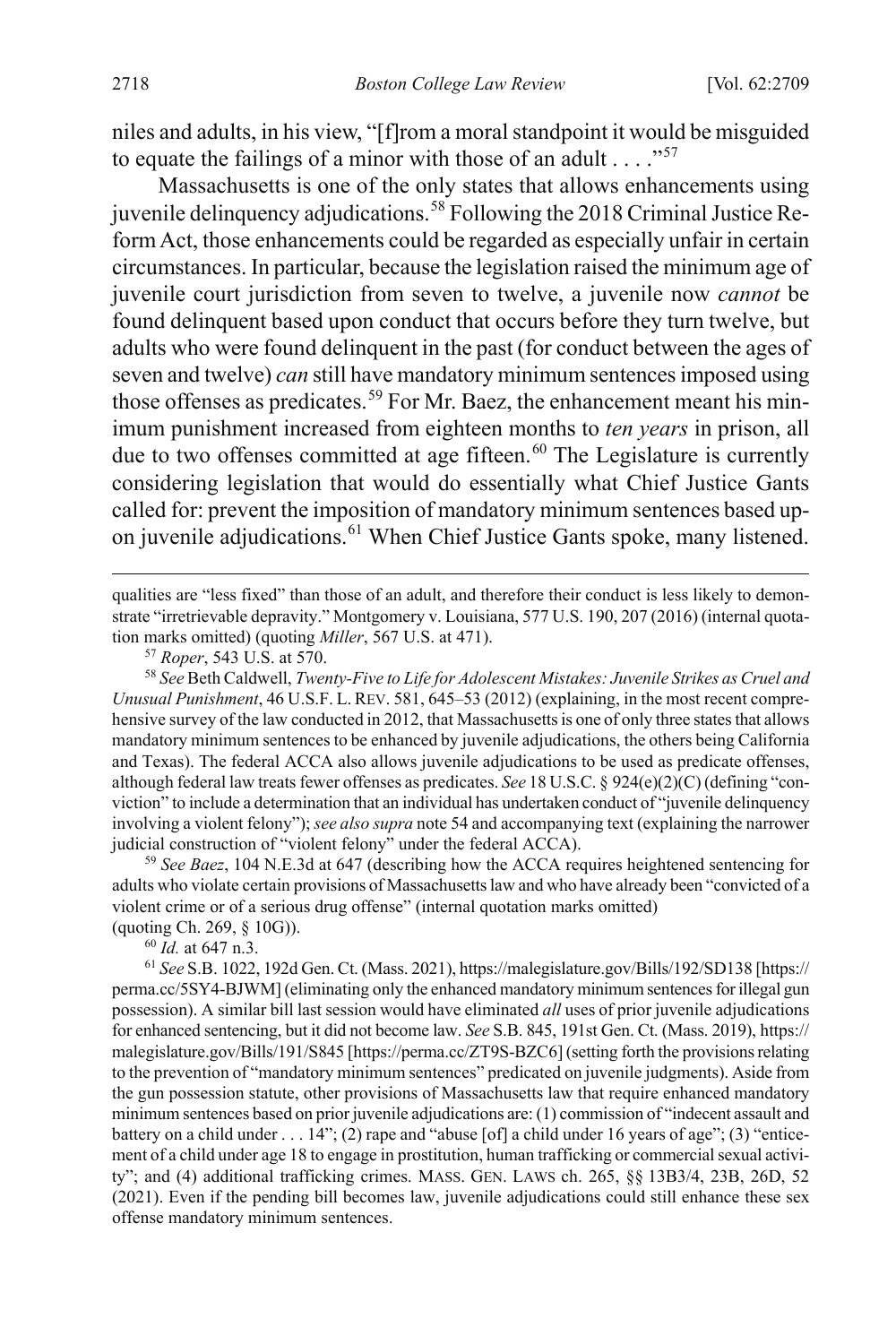#### *D. Expanding the Rights of Juvenile Homicide Offenders*

<span id="page-11-0"></span>Finally, Chief Justice Gants's time on the SJC coincided with a sea change in the sentencing treatment of juveniles convicted of first-degree murder, with the Chief either drafting or joining all opinions for the court on the subject.<sup>[62](#page-11-2)</sup> When he first took his seat on the court, those juveniles were still subject to mandatory life in prison without the possibility of parole. The United States Supreme Court struck down such a mandatory regime in 2012 in *Miller v. Alabama*, which the SJC then extended to disallow *any* sentence of life without the possibility of parole, mandatory and discretionary alike, for juvenile offenders.[63](#page-11-3) The SJC also ensured that juvenile homicide offenders have a right to counsel at parole proceedings, funds for experts, and judicial review from the Parole Board's decision.<sup>[64](#page-11-4)</sup>

<span id="page-11-1"></span>Of course, a parole board is no more able to subject a juvenile to life in prison than a sentencing judge. In 2020, in *Deal v. Massachusetts Parole Board*, the SJC upheld the denial of a juvenile homicide offender's request for parole.[65](#page-11-5) Yet again, as in *Baez* and so many other cases, Chief Justice Gants could not simply leave it there. If constitutionality hinges on eligibility for parole—which requires a genuine opportunity to secure release based on "demonstrated maturity and rehabilitation"—then the parole process must af-ford the juvenile a real chance to win release.<sup>[66](#page-11-6)</sup> The Chief wrote separately in *Deal* to express just how much the Parole Board's approach to these juvenile homicide cases troubled him. In all of them, the Parole Board seemed to rely on identical "boilerplate language" that did not reflect "meaningful individualized analysis" of each case. $67$ 

 <sup>62</sup> *See infra* note[s 63–](#page-11-1)[85](#page-15-0) and accompanying text.

<span id="page-11-3"></span><span id="page-11-2"></span><sup>63</sup> *See* 567 U.S. 460, 489 (2012) (holding that a judge or jury are required to have the chance to consider all factors before inflicting the most severe punishment for juveniles); Diatchenko v. Dist. Att'y for Suffolk Dist., 1 N.E.3d 270, 276, 282, 285 (Mass. 2013) (holding that discretionary imposition of a life sentence without parole for a child offender constitutes "cruel or unusual punishments").

<sup>64</sup> Diatchenko v. Dist. Att'y for Suffolk Dist., 27 N.E.3d 349, 367 (Mass. 2015). 65 142 N.E.3d 77, 84 (Mass. 2020).

<span id="page-11-6"></span><span id="page-11-5"></span><span id="page-11-4"></span><sup>66</sup> Graham v. Florida, 560 U.S. 48, 74–75 (2010); *see* Montgomery v. Louisiana, 577 U.S. 190, 212 (2016) (stating that the possibility for release may be provided to juveniles who exhibit the "truth of *Miller*'s central intuition" that children who undertake even horrible crimes are able to rehabilitate themselves); *Diatchenko*, 27 N.E.3d at 356 (emphasizing that the possibility of parole is a key element of the constitutionality of sentencing "for a juvenile homicide offender subject to mandatory life in prison"). *See generally* Beth Caldwell, *Creating Meaningful Opportunities for Release:* Graham*,*  Miller *and California's Youth Offender Parole Hearings*, 40 N.Y.U. REV. L. & SOC. CHANGE 245, 292 (2016) ("Vague standards directing parole boards to consider youthful characteristics or the diminished culpability of youth do not go far enough."); Sarah French Russell, *Review for Release: Juvenile Offenders, State Parole Practices, and the Eighth Amendment*, 89 IND. L.J. 373, 412 (2014) ("[U]nder *Graham*, a meaningful opportunity for release means a realistic one.").

<span id="page-11-7"></span><sup>67</sup> *Deal*, 142 N.E.3d at 85–86. (Gants, C.J., concurring).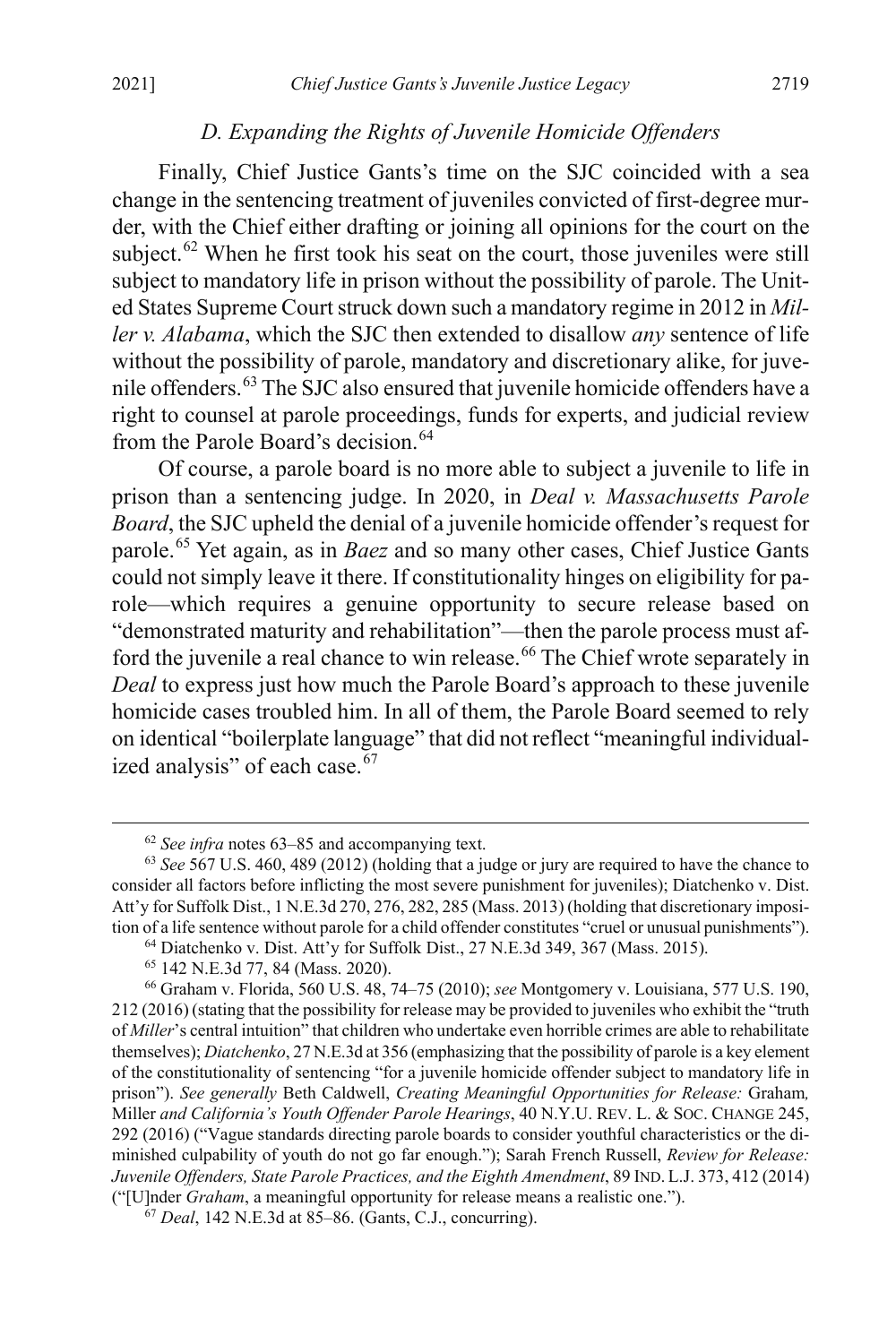Although his opinion was styled as a concurrence, it had the feel of a dissent. He wrote that the Parole Board had "failled] to meet [the] requirement" of individualized consideration required by the Constitution.<sup>[68](#page-12-2)</sup> He described the Parole Board's approach to these cases: "Essentially, the board simply identifies the so-called *Miller* factors and declares in all these cases that it considered them, without demonstrating in any way *how* it considered them."[69](#page-12-3) As Chief Justice Gants described it, the Parole Board seemed to cut and paste text verbatim from its juvenile lifer decisions, only changing the name of the per-son denied parole.<sup>[70](#page-12-4)</sup> He also noted how the Parole Board's decision denying Deal parole suggested that they might have thought him guilty of a greater crime (first-degree murder) than his actual crime of conviction (second-degree murder). $71$ 

In the last line of his concurrence, Chief Justice Gants included what can only be seen as a warning to the Board: at any future parole hearing for these juvenile offenders, he said, "we would expect meaningful individualized find-ings that are far less conclusory and perfunctory than here."<sup>[72](#page-12-6)</sup>

#### <span id="page-12-1"></span><span id="page-12-0"></span>II. THE CHIEF'S LOST LEGACY

Although the cases discussed above are not the entirety of the Chief's juvenile justice canon,  $73$  they embody the core themes reflected in those decisions.

<span id="page-12-5"></span><sup>71</sup> *See Deal*, 142 N.E.3d at 87 (Gants, C.J., concurring) ("Where, as here, the jury did not convict the parole applicant of the crime charged, the board should act with caution and care before it concludes that the applicant was nonetheless guilty of the crime charged."). The Board had deemed Deal's version of events offered at the parole hearing "not plausible," despite its consistency with the jury's verdict of guilt as to only second-degree murder. *Id*. The Chief also noted that, even if Deal had denied responsibility for the killing (which he did not), "there is little, if any, empirical support for a link between acceptance of guilt and a decreased likelihood of recidivism." *Id*. Plus, as he put it, "if a prisoner's failure to acknowledge guilt alone were to suffice to support a denial of parole, a prisoner wrongfully convicted of murder as a juvenile might never be paroled unless he or she falsely accepted responsibility for a crime he or she never committed." *Id*. at 88.

<sup>72</sup> *Id.* at 89.

<span id="page-12-7"></span><span id="page-12-6"></span><sup>73</sup> *See In re* Juvenile, 152 N.E.3d 1128, 1138–39 (Mass. 2020) (holding that due process does not allow an incompetent adult to be subject to a transfer hearing to be tried for a crime committed as a juvenile in adult court); Commonwealth v. Wilbur W., 95 N.E.3d 259, 276–77 (Mass. 2018) (Gants, C.J., concurring) (offering a novel interpretation of the child rape statute—that "abuse" be added as an element—to distinguish between the victim and perpetrator of rape when two minors engage in sexual

 <sup>68</sup> *Id.* at 85.

<span id="page-12-3"></span><span id="page-12-2"></span><sup>69</sup> *Id.* at 86 (emphasis added). The *Miller* factors are the mitigating factors for juvenile offenders recognized by the U.S. Supreme Court in *Miller v. Alabama*, 567 U.S. 460 (2012). *See* Commonwealth v. Perez, 80 N.E.3d 967, 975–76 (Mass. 2017) (listing the factors).

<span id="page-12-4"></span><sup>70</sup> *Deal*, 142 N.E.3d at 86 n.1 (Gants, C.J., concurring). In one case, the board did not change the name of the juvenile either. *See* George Vicente, No. W87303, at 1, 3 (Mass. Parole Bd. 2018), https:// www.mass.gov/doc/george-vicente-life-sentence-decision/download [https://perma.cc/3DLH-8PJ9] (referencing the incorrect name "Mr. Bowser" instead of Mr. Vicente within the Parole Board's opinion denying the defendant's parole request).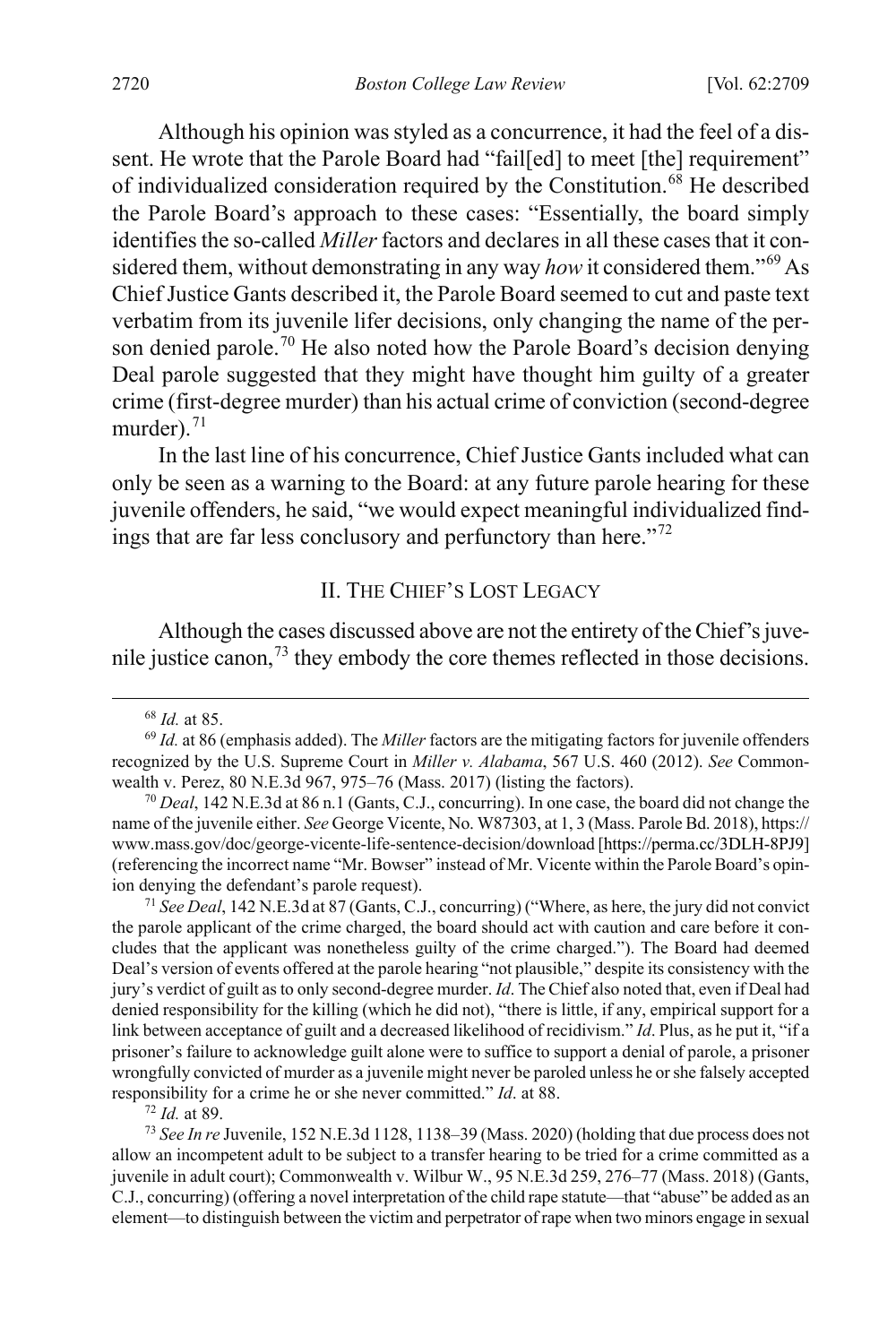They show his understanding of the reality of how delinquency charges affect children and follow them for the rest of their lives. He constantly strove to lessen both the magnitude and permanence of those consequences. Because he recognized the long-term consequences that can result from treating children like criminals, he always tried to maintain a strict separation between the juvenile legal system—with its predominant focus on rehabilitation and the child's best interests—and the severe sentencing and dispositions of the criminal legal system. And he led a court that pushed almost as far as any in the country in sentencing reform for juvenile homicide offenders. He even used one of his final decisions to admonish the Parole Board and urge it to ensure a meaningful opportunity for release for those offenders going forward.

<span id="page-13-2"></span>Where might he have led us in the future?

First, he likely would have advocated to raise the age of juvenile court jurisdiction and strengthen constitutional protections for those young adults developmentally indistinguishable from juveniles. Indeed, three years before his death he announced the creation of special "Young Adult Court" sessions in the Boston Municipal and District Courts to serve so-called "emerging adults" previously served in the adult sessions.[74](#page-13-0) Either through speeches or other writings, Chief Justice Gants certainly would have championed these sorts of specialty courts, or other programs that extend juvenile diversion to an older age cohort, if the data proved their success.<sup>[75](#page-13-1)</sup> Although he had no authority over

 $\overline{a}$ 

intercourse); Commonwealth v. Mogelinski, 1 N.E.3d 237, 253 (Mass. 2013) (Gants, J., concurring in part) (disagreeing with the majority holding that, in his view, would have "needlessly" removed juveniles who engaged in unlawful conduct between the ages of fourteen and seventeen from the juvenile system and brought them into the adult system); Commonwealth v. Porges, 952 N.E.2d 917, 918 (Mass. 2011) (holding that the Superior Court has jurisdiction over crime undertaken before a person reaches the age of fourteen who is detained after the age of eighteen, so long as the conditions for a transfer hearing are satisfied); Abbott A. v. Commonwealth, 933 N.E.2d 936, 939, 944 (Mass. 2010) (holding that a judge may conduct a dangerousness hearing of an incompetent juvenile because the state "bears the burden of proving dangerousness by clear and convincing evidence" and counsel for the juvenile can effectively vindicate their rights to present and confront evidence "to diminish the risk of factual mistake"); Commonwealth v. Porter P., 923 N.E.2d 36, 45 (Mass. 2010) (holding that the juvenile maintained a "reasonable expectation of privacy in his room" at a transitional family shelter).

<span id="page-13-0"></span><sup>74</sup> *See* SELEN SIRINGIL PERKER & LAEL CHESTER, PROGRAM IN CRIM. JUST. POL'Y & MGMT, HARVARD KENNEDY SCH., EMERGING ADULTS: A DISTINCT POPULATION THAT CALLS FOR AN AGE-APPROPRIATE APPROACH BY THE JUSTICE SYSTEM 1, 4 (2017), https://justicelab.columbia.edu/sites/ default/files/content/MA\_Emerging\_Adult\_Justice\_Issue\_Brief\_0.pdf [https://perma.cc/U9DH-6A6D] (noting that at eighteen years of age, individuals do not automatically become completely developed

<span id="page-13-1"></span>adults). 75 *See* Ivy Scott, *'Here to Help': Springfield's Diversion Court Points Young Adults from Prison to Promise*, BOS. GLOBE, https://www.bostonglobe.com/2021/06/19/metro/here-help-springfieldsdiversion-court-points-young-adults-prison-promise/ [https://perma.cc/SK6G-LAHV] (June 19, 2021) (describing Hampden County's Emerging Adult Court of Hope program, as well as a program in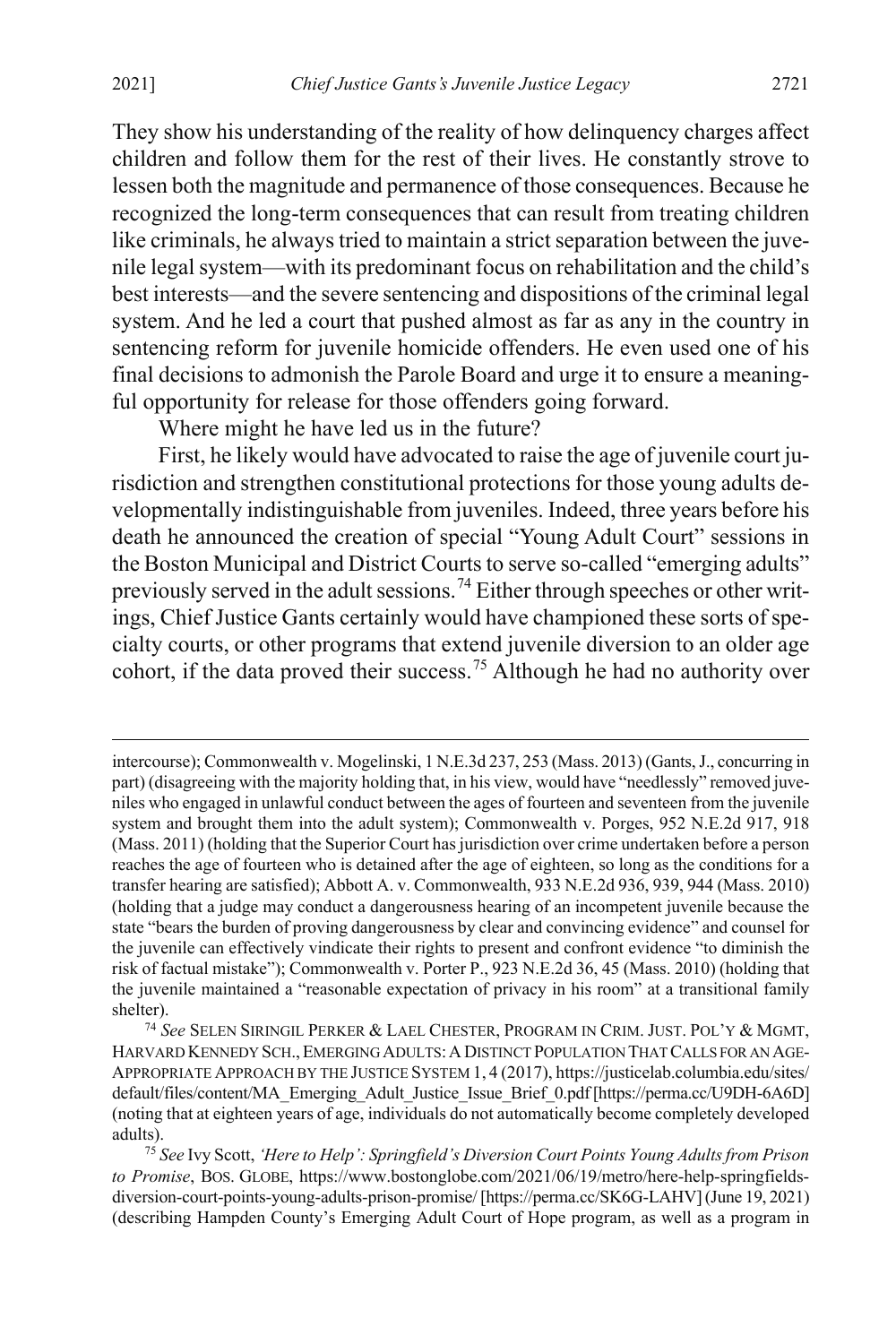the Juvenile Court's jurisdictional age boundaries—either the minimum age of competency for Juvenile Court jurisdiction or the cutoff age at which a young person is treated as an adult—he perhaps would have wanted to see the Legislature raise both even higher than it did in the 2018 Criminal Justice Reform Act. A bill pending right now would do just that: end the automatic prosecution of teens as adults and gradually shift eighteen- to twenty-year-old individuals into the juvenile legal system.[76](#page-14-0)

For all of the flaws of the juvenile legal system, "[t]he differences between being tried in the Superior Court and in the Juvenile Court are considerable."[77](#page-14-1) The juvenile legal system is not a punitive one, its proceedings and records are closed to the public to preserve confidentiality and reduce stigma, and its dispositional options are vastly different (and less severe) than the criminal legal system.[78](#page-14-2) If it is best to keep young children out of the juvenile court altogether, as the Chief recognized in *Lazlo L.*, then it is best to keep young adults out of the criminal court for as long as possible.<sup>[79](#page-14-3)</sup> Data show that similarly-situated young people discharged from juvenile commitments have far lower rates of recidivism than young adults formerly incarcerated in the crimi-nal system.<sup>[80](#page-14-4)</sup> "Age-appropriate responses" would reduce crime and better pro-tect public safety.<sup>[81](#page-14-5)</sup> Additional data are also in the offing: a juvenile legal system data website created by the Juvenile Justice Policy and Data Board—a board itself created by the 2018 Criminal Justice Reform Act—went live in November 2020, just two months after the Chief's passing.<sup>[82](#page-14-6)</sup> He would have followed where the data led him.<sup>[83](#page-14-7)</sup>

<sup>77</sup> Commonwealth v. Walczak, 979 N.E.2d 732, 748 (Mass. 2012) (Lenk, J., concurring).

<sup>78</sup> *See id.*; *supra* note[s 17–](#page-3-0)[38](#page-6-0) and accompanying text.

<span id="page-14-3"></span><span id="page-14-2"></span><span id="page-14-1"></span><sup>79</sup> *See* Lazlo L. v. Commonwealth, 122 N.E.3d 532, 542 (Mass. 2019) (describing the harm experienced by juveniles involved in the justice system).

<span id="page-14-4"></span><sup>80</sup> *See* CITIZENS FOR JUV.JUST., TESTIMONY TO THE CRIMINAL JUSTICE TASK FORCE ON JUVE-NILE AGE 1, 2 (2019), https://static1.squarespace.com/static/58ea378e414fb5fae5ba06c7/t/5e18d4885 33526193854222a/1578685577398/CfJJ+Recommendations+to+EAJ+Task+Force.pdf [https://perma. cc/GU2F-YQNC] (stating that CDC data demonstrates that comparable juveniles experienced a 34% increased recidivism rate when treated in court as adults compared to those treated as juveniles). 81 *See* PERKER & CHESTER, *supra* note [74,](#page-13-2) at 2 (noting that modified interventions for young

<span id="page-14-5"></span>adults can better combat recidivism).

<span id="page-14-6"></span><sup>82</sup> *See* Off. of the Child Advoc., *Massachusetts Juvenile Justice System: Data and Outcomes for Youth*, MASS.GOV, https://www.mass.gov/resource/massachusetts-juvenile-justice-system-data-andoutcomes-for-youth [https://perma.cc/RFW5-242Z] (providing data on various aspects of the juvenile legal system).<br><sup>83</sup> Of course, there is a limited role for the SJC to play directly on a related issue: whether the

<span id="page-14-7"></span>treatment of juvenile homicide offenders under Article 26 of the Massachusetts Constitution should be

 $\overline{a}$ 

Middlesex County, that extend juvenile diversion to young adults above the age of juvenile jurisdiction).76 *See* H.B. 1826, 192nd Gen. Ct. (Mass. 2021) https://malegislature.gov/Bills/192/H1826 [https://

<span id="page-14-0"></span>perma.cc/6RQE-ATYV] (setting forth the provisions of the act to enhance community security and improve conditions for young adults).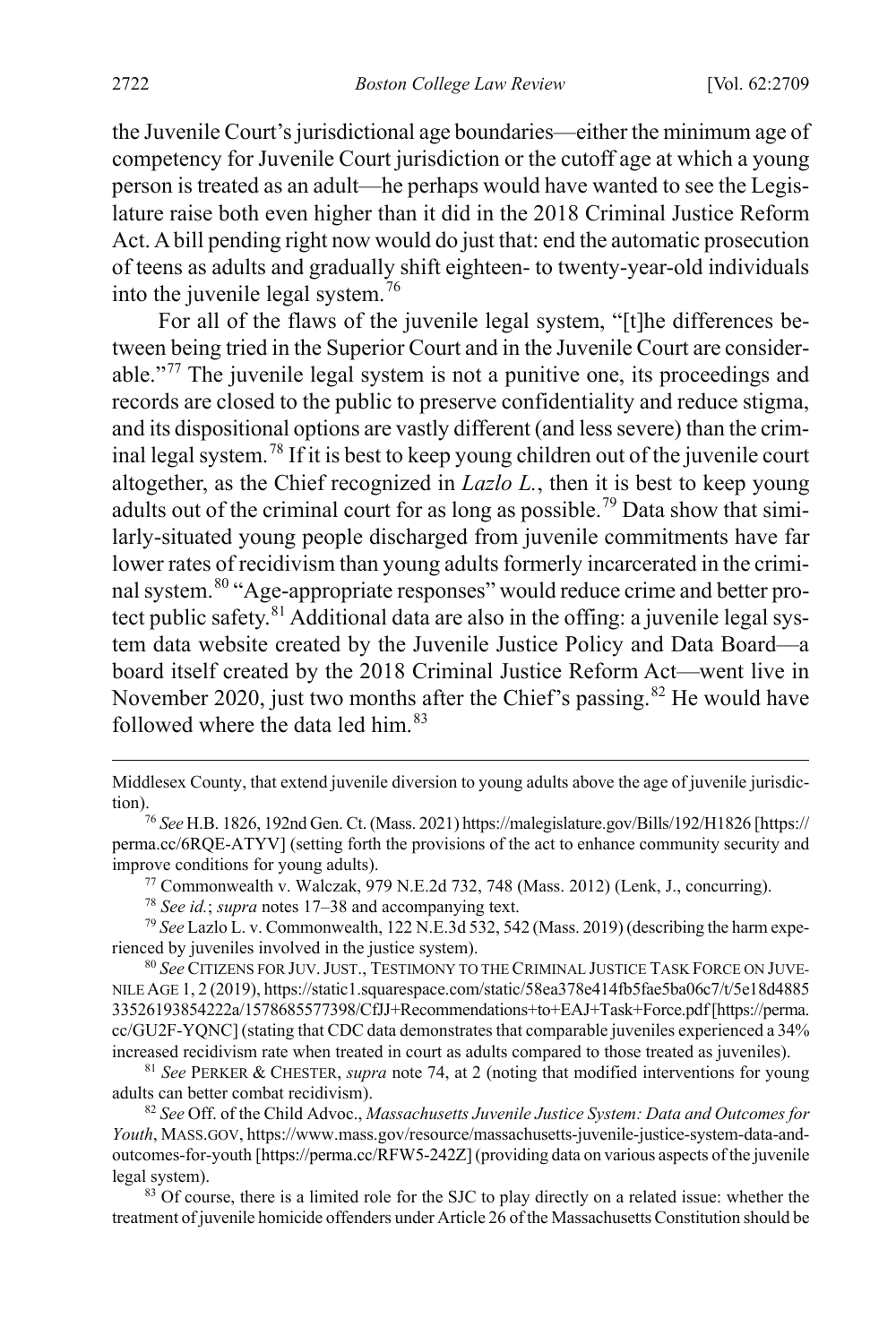<span id="page-15-0"></span> $\overline{a}$ 

Just as in *Lazlo L.*, where the court, with the Chief writing, held that the Criminal Justice Reform Act's revision of the age of juvenile court jurisdiction applied retroactively, Chief Justice Gants would likely have urged that the Act's expungement provisions be read with similar breadth.<sup>[84](#page-15-1)</sup> Such an interpretation follows straight from the reasoning of *Lazlo L.*: a narrow reading of the expungement statute would be "repugnant" to its purpose of lessening the im-pact that juvenile court involvement has on a person later in life.<sup>[85](#page-15-2)</sup> The Legislature's purpose was also one of the core principles of the Chief's juvenile justice legacy.

extended to the older cohort of emerging adults. *See* MASS. CONST. art. XXVI (setting forth the state constitutional prohibition against cruel or unusual punishment). Although the court has rejected such an extension in the past, that has often been due to a failure of preservation and presentation of evidence in the trial court. *See* Commonwealth v. Chukwuezi, 59 N.E.3d 380, 393 (Mass. 2016) (affirming the defendant's conviction of first-degree murder); Commonwealth v. Garcia, 123 N.E.3d 766, 771 (Mass. 2019) (noting the minimal record and "rapidly changing field" regarding neurological development of juveniles). More recently, the SJC has said that it is probably time to reassess the distinction between defendants aged seventeen and eighteen years. Commonwealth v. Watt, 146 N.E.3d 414, 428 (Mass. 2020). The court remanded a case to create a record regarding available data on neurological development beyond seventeen years of age so it could make an educated determination about the "constitutionality of sentencing young adults to life without the possibility of parole." *Id.* The remanded hearing was held, and the case transmitted back to the SJC. In the cases of *Commonwealth v. Mattis* and *Commonwealth v. Robinson*, the defendants argue that full *Diatchenko v. District Attorney for the Suffolk District* protections should apply to this group of young adults such that no sentence of life without the possibility of parole could ever be imposed. *See* Joint Brief for the Defendants/Appellants on Appeal from the Suffolk County Superior Court at 71–78, Commonwealth v. Watt, 146 N.E.3d 414 (Mass. 2020) (No. SJC-11693), 2019 WL 5540132, at \*71–78; Defendant's Post-Hearing Memorandum of Law in Support of Defendant's Motion for a New Trial at 21–28, Commonwealth v. Robinson, Case No. 0084CR10975, Doc. 109 (Suffolk Superior Ct. Apr. 12, 2021). The Suffolk County District Attorney takes the position that *Miller* and *Montgomery* should apply to those between the ages of eighteen and twenty, but not *Diatchenko*. *See* Commonwealth's Response to Defendant's Motion for Relief Under MASS.R.CRIM. P. 30(b) at 26–32, Commonwealth v. Robinson, Case No. 0084CR10975, Doc. 110 (Suffolk Super. Ct. Apr. 14, 2021). Thus, in the District Attorney's view, these defendants are entitled to an intermediate level of protection: an individualized hearing where the *Miller* factors are considered, but life without the possibility of parole may still be constitutionally imposed after that hearing. *See id.*

<span id="page-15-1"></span><sup>84</sup> See Lazlo L., 122 N.E.3d at 543 (retroactively applying the updated definition of "delinquent" child" to pending cases).

<span id="page-15-2"></span><sup>85</sup> *See id.* at 541–42 (noting that juveniles involved in the justice system experience elevated rates of recidivism); *see also* MASS. GEN. LAWS ch. 276, § 100K (2020) (setting forth the provisions for expungement of a criminal record relating to juvenile court proceedings under specific circumstances); Impounded Case, SJC-13107 (Mass. 2021), https://www.ma-appellatecourts.org/docket/SJC-13107 [https://perma.cc/GUE6-34NH] (assessing the question of whether the law's phrase "demonstrable error by court employees" includes judicial error or just mere clerical error). The same case also raises the question of whether a juvenile who appears incompetent may be arraigned before a competency evaluation. *Id.* Chief Justice Gants wrote multiple decisions bearing on that question as well. *See In re* Juvenile, 152 N.E.3d 1128, 1129 (Mass. 2020) (disallowing transfer hearings for incompetent *adults* whose crimes occurred when they were minors); Commonwealth v. Humberto H, 998 N.E.2d 1003, 1014–15 (Mass. 2013) (allowing pre-arraignment dismissal of complaints against juveniles unsupported by probable cause).